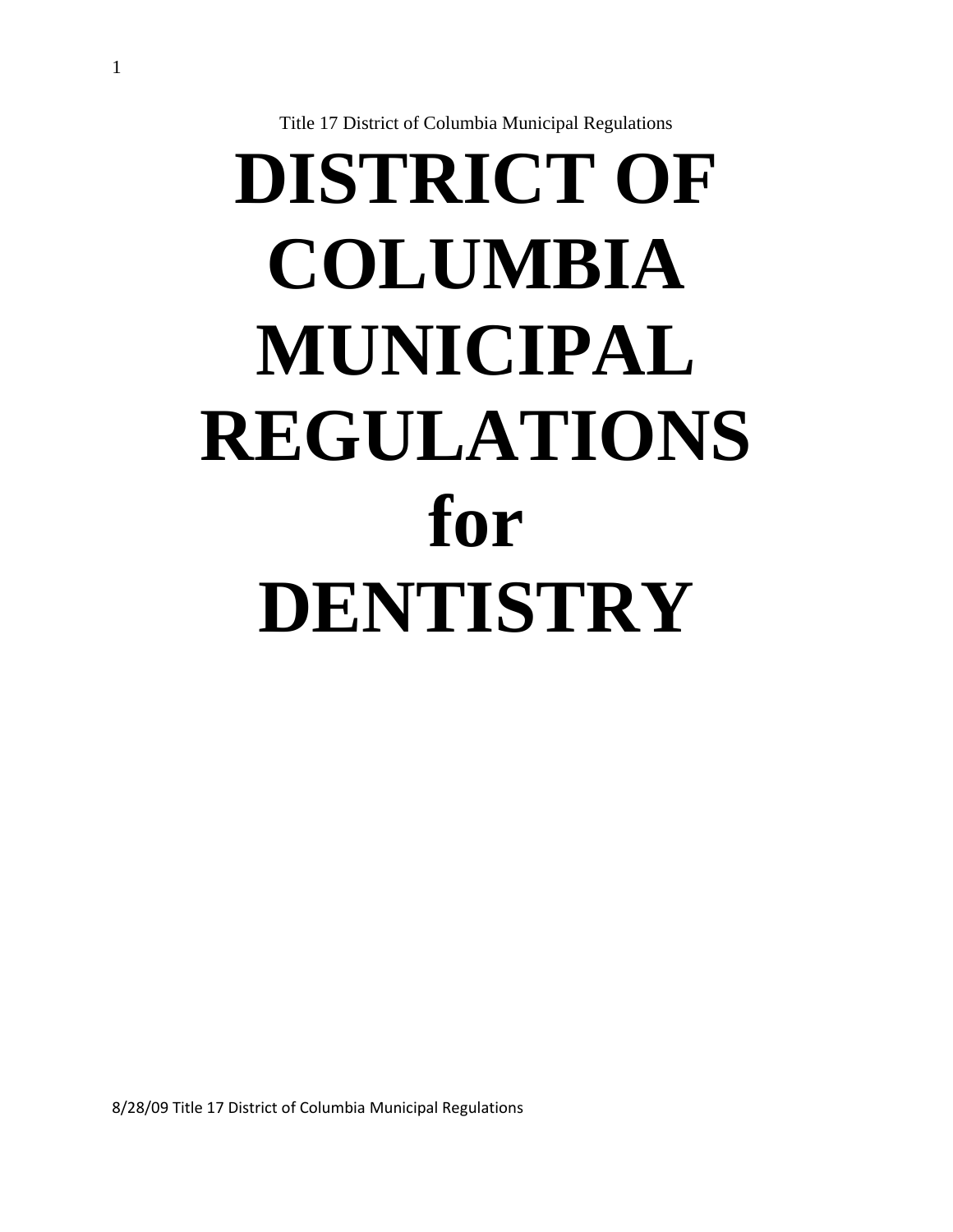#### **CHAPTER 42 DENTISTRY**

Secs.

4200 General Provisions 4201 Term of License 4202 Educational Requirements 4203 Dentists Licensed in Other States 4204 Licensure By Examination 4205 District of Columbia Dental Law Examination 4206 Continuing Education Requirements 4207 Approved Continuing Education Programs and Activities 4208 Continuing Education Credits 4209 Licensure By Endorsement 4210-4211 **[Reserved]**  4212 Requirements for Administration of Anesthesia 4213 Standards of Conduct 4214 Supervision of Dental Hygienists 4215 Delegation of Duties 4216 Advertising 4217 Unauthorized Practice 4299 Definitions

#### **4200 GENERAL PROVISIONS**

4200.1 This chapter shall apply to applicants for and holders of a license to practice dentistry. 4200.2 Chapters 40 (Health Occupations: General Rules), 41 (Health Occupations: Administrative Procedures), and 43 (Dental Hygiene) of this title shall supplement this chapter.

#### **4201 TERM OF LICENSE**

4201.1 Subject to § 4201.2, a license issued pursuant to this chapter shall expire at 12:00 midnight of December 31st of each odd-numbered year.

4201.2 If the Director changes the renewal system pursuant to § 4006.3 of chapter 40 of this title, a license issued pursuant to this chapter shall expire at 12:00 midnight of the last day of the month of the birthdate of the holder of the license, or other date established by the Director.

#### **4202 EDUCATIONAL REQUIREMENTS**

4202.1 All applicants without exception shall furnish proof satisfactory to the Board that the applicant has:

(a) Successfully completed an educational program in the practice of dentistry at an institution recognized by the Commission on Dental Accreditation of the American Dental Association (ADA) at the time the applicant graduated in accordance with § 504(d) of the Act, D.C. Official Code § 3-1205.04(d) (1985); and

(b) Received a U.S., including U.S. territories, or Canadian issued Doctor of Dental Surgery (DDS) or Doctor of Dental Medicine (DMD) degree.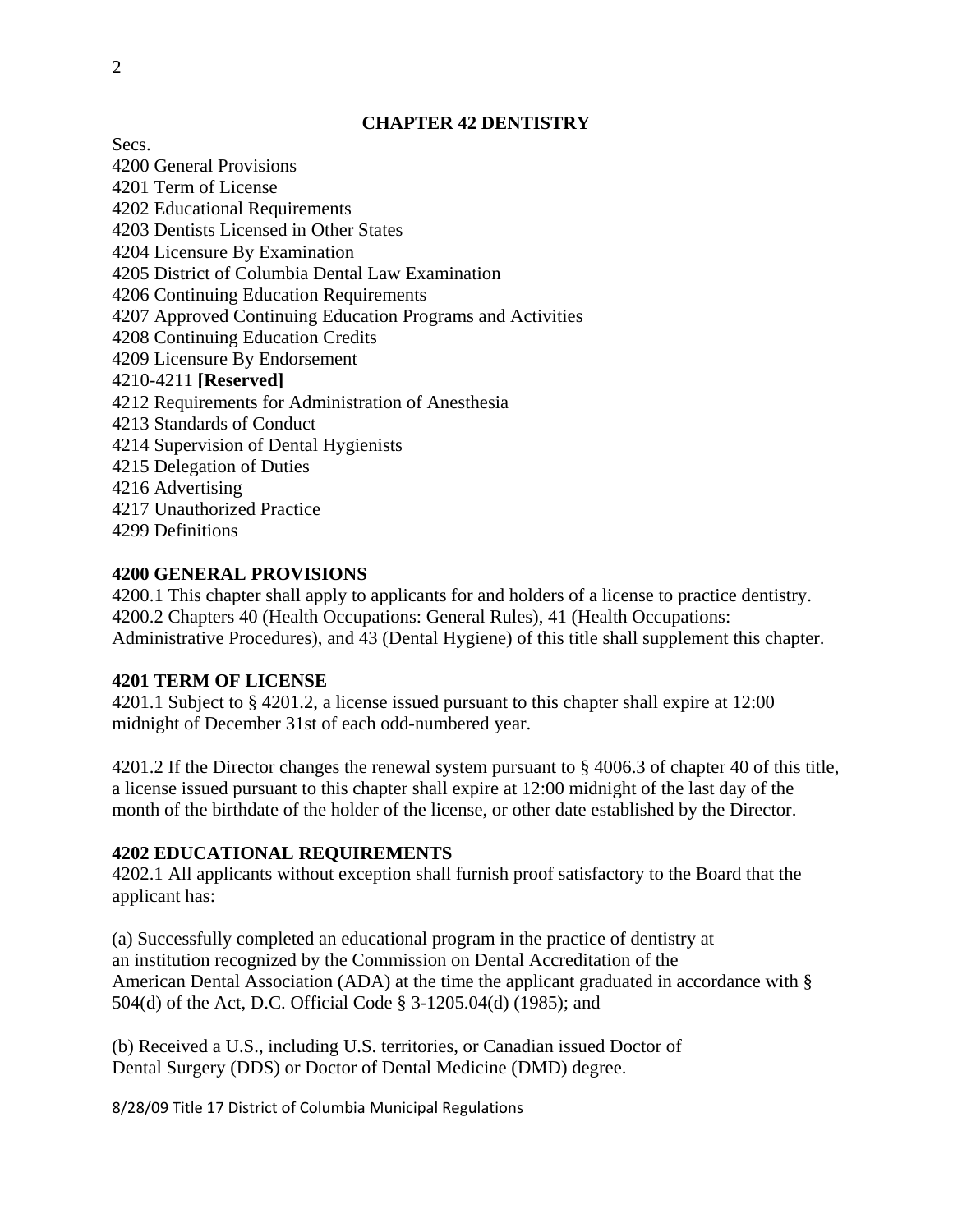4202.2 An applicant shall submit an official certificate of graduation in a sealed envelope from the educational institution to the Board with the completed application.

4202.3 If a document required by this chapter is in a language other than English, an applicant shall arrange for its translation into English by a translation service acceptable to the Board and shall submit a translation signed by the translator attesting to its accuracy.

# **4203 DENTISTS LICENSED IN OTHER STATES**

4203.1 A dentist shall not be qualified to apply for initial licensure, reinstatement or renewal of licensure to practice in the District of Columbia if any dental license(s) he or she holds, or has ever held, in another state or jurisdiction(s) is revoked or suspended or otherwise not in good standing as determined by the Board, until such time as the dental license(s) is restored to good standing in the jurisdiction(s) where the disciplinary action(s) took place.

# **4204 LICENSURE BY EXAMINATION**

4204.1 To qualify for a license by examination, an applicant shall:

(a) Meet the education requirements set forth under § 4202 of this chapter; and

(b) Receive a passing score on the following:

(1) Part I and Part II of the examination of the Joint Commission on National Dental Examinations;

(2) The Northeast Regional Board (NERB) examination; and

(3) The District of Columbia Dental Law Examination.

4204.2 To apply for a license by examination, an applicant shall: (a) Submit a completed application to the Board on the required forms and include:

(1) The applicant's social security number on the application; and

(2) Two (2) recent passport-type photographs of the applicant's face measuring two inches by two inches (2" x 2") which clearly expose the area from the top of the forehead to the bottom of the chin.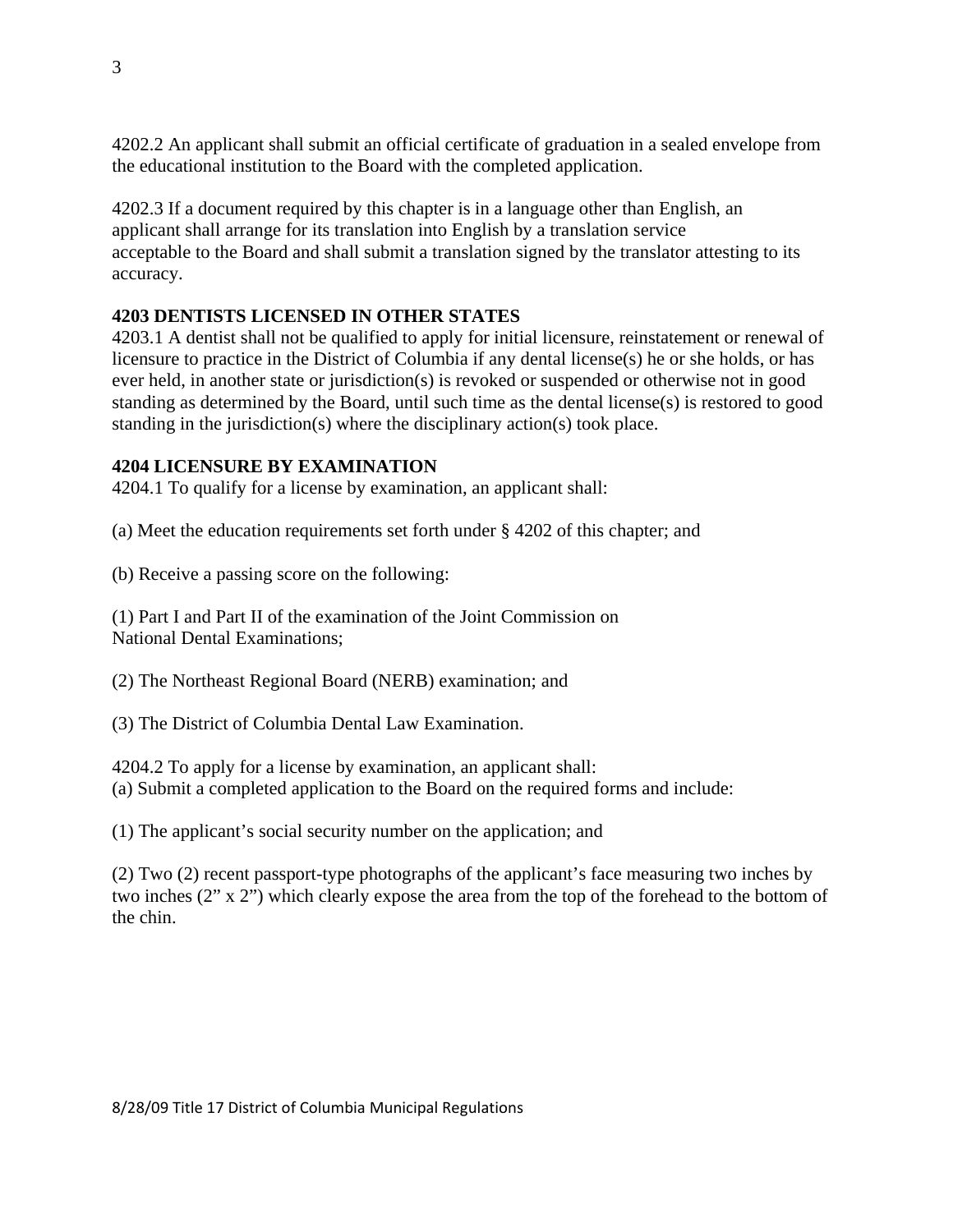(b) Submit an official certificate of graduation in a sealed envelope from the educational institution(s) to the Board, which shall verify that the applicant meets the educational requirements set forth under § 4202 of this chapter;

(c) Submit the applicant's examination results, which have been certified or validated by the NERB and the Joint Commission of National Dental Examinations;

(d) Pass the District of Columbia Dental Law Examination; and

(e) Pay all required fees.

4204.3 The passing scores on the examination shall be those established by the Joint Commission on National Dental Examinations and NERB on each test that forms a part of the examination.

4204.4 An applicant who has successfully completed the NERB examination ten (10) or more years prior to the date of receipt by the Board of the application for licensure shall be required to retake the NERB examination, unless the applicant is applying for licensure by endorsement pursuant to § 4209 of this chapter.

# **4205 DISTRICT OF COLUMBIA DENTAL LAW EXAMINATION**

4205.1 To qualify for a license under this chapter, all applicants without exception shall receive a passing score on a written examination developed by the Board on laws and rules pertaining to the practice of dentistry (the District of Columbia Dental Law Examination).

4205.2 Repealed.

4205.3 The District of Columbia Dental Law Examination may consist of questions on general District laws pertaining to dentistry and dental hygiene including the Act, this chapter, and chapters 40, 41, and 43 of this title.

## **4206 CONTINUING EDUCATION REQUIREMENTS**

4206.1 This section shall apply to applicants for the renewal, reactivation, or reinstatement of a license, subject to section 4206.2, beginning with the renewal period ending December 31, 2007, and for subsequent terms.

4206.2 This section shall not apply to applicants for an initial license by examination or endorsement, nor does it apply to applicants for the first renewal of a license granted by examination.

4206.3 A continuing education credit shall be valid only if it is part of a program or activity approved by the Board in accordance with § 4207.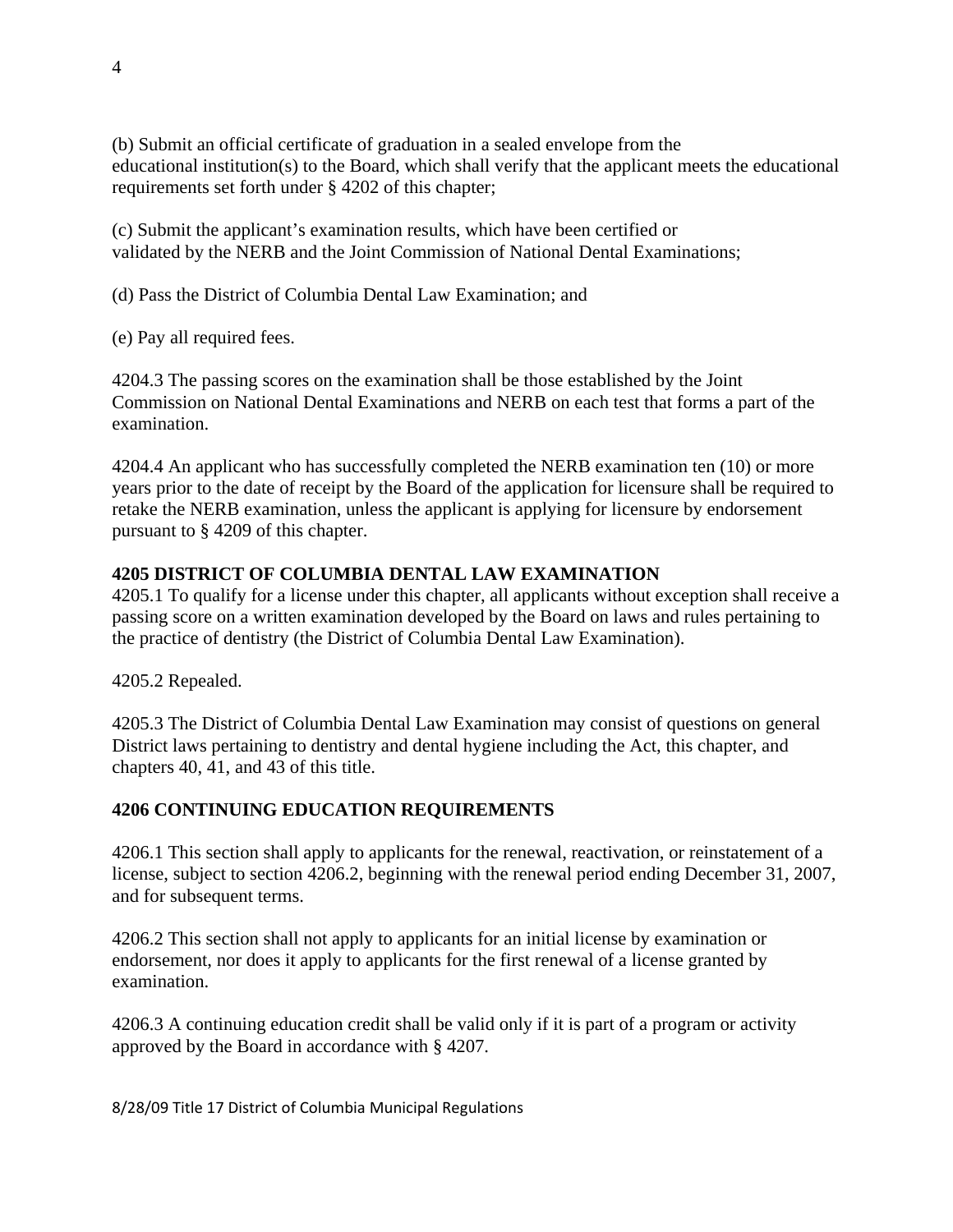4206.4 An applicant for renewal of a license shall submit proof pursuant to § 4206.9 of having completed twenty-five (25) hours of credit, which shall include current cardiopulmonary resuscitation certification for health care providers ("CPR certification") and four (4) hours of infection control in approved continuing education programs within the two-year (2) period preceding the date the license expires.

4206.5 Not more than eight (8) continuing education units ("CEUs") for approved internet continuing education courses may be accepted in any renewal period, or for reinstatement or reactivation of a license.

4206.6 Internet courses and programs shall not be used to satisfy the continuing education CPR certification requirement.

4206.7 To qualify for a license, a person in inactive status within the meaning of § 511 of the Act, D.C. Official Code § 3-1205.11 (2001) who submits an application to reactivate a license shall submit proof pursuant to § 4206.9 of having completed twenty-five (25) hours of approved continuing education credit, which shall include current CPR certification and four (4) hours of infection control, obtained within the two (2) year period preceding the date of the application for reactivation of that applicant's license and an additional twelve (12) hours of approved continuing education credit for each additional year that the applicant was inactive status beginning with the third year.

4206.8 To qualify for a license, an applicant for reinstatement of a license shall submit proof pursuant to § 4206.9 of having completed twenty-five (25) hours of approved continuing education credit, which shall include current CPR certification and four (4) hours of infection control, obtained within the two (2) year period preceding the date of the application for reinstatement of the applicant's license and an additional twelve (12) hours of approved continuing education credit for each additional year that the license was expired beginning with the third year.

4206.9 An applicant under this section shall prove completion of required continuing education credits by submitting with the application the following information with respect to each program:

(a) The name and address of the sponsor of the program;

(b) The name of the program, its location, a description of the subject matter covered, and the names of the instructors;

(c) The dates on which the applicant attended the program;

(d) The hours of credit claimed; and

5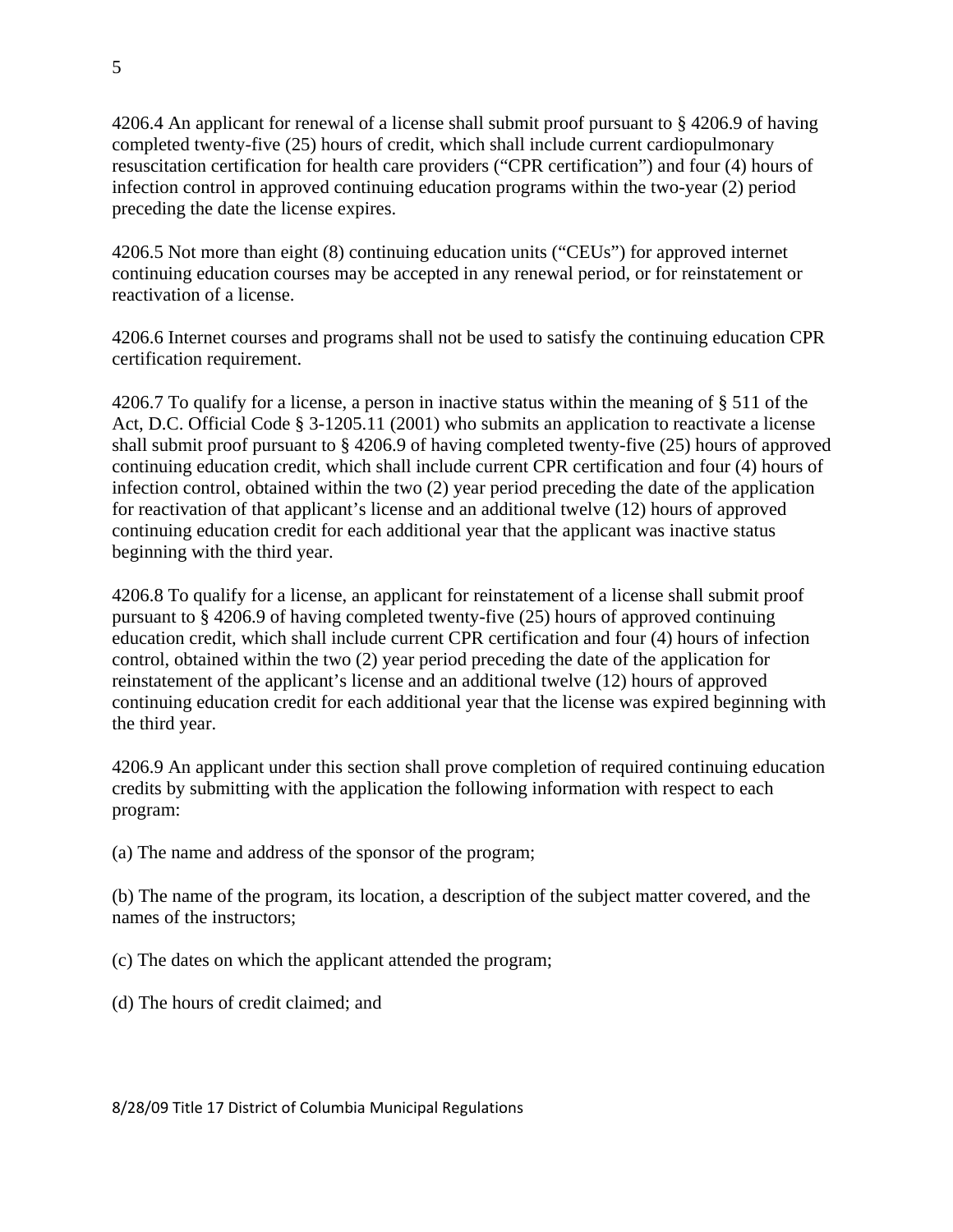(e) Verification by the sponsor of completion, by signature or stamp.

4206.10 An applicant for renewal of a license who fails to submit proof of having completed continuing education requirements by the date the license expires may renew the license up to sixty (60) days after expiration by submitting this proof pursuant to § 4206.9 and by paying the required additional late fee.

4206.11 Upon submitting proof of having completed continuing education requirements and paying the late fee, the applicant shall be deemed to have possessed a valid license during the period between the expiration of the license and the submission of the required documentation and payment of the late fee.

4206.12 If an applicant for renewal of a license fails to submit proof of completion of continuing education requirements or pay the late fee within sixty (60) days after the expiration of applicant's license, the license shall be considered to have lapsed on the date of expiration.

4206.13 The Board may, in its discretion, grant an extension of the sixty (60) day period to renew after expiration if the applicant's failure to submit proof of completion was for good cause. As used in this section, "good cause" includes the following: (a) Serious and protracted illness of the applicant; and

(b) The death or serious and protracted illness of a member of the applicant's immediate family.

4206.14 Unless otherwise specifically stated in this chapter, the Board shall not grant continuing education credits for:

(a) Work done in the course of an applicant's normal occupation or incident to the performance of his or her regular professional duties, such as teaching didactic courses, research, or course preparation in the case of a teacher or professor;

(b) Meetings and activities not related to the administrative or clinical practice of dentistry; or

(c) Other activities, which are not of the type of activities approved by the Board.

## **4207 APPROVED CONTINUING EDUCATION PROGRAMS AND ACTIVITIES**

4207.1 The Board, in its discretion, may approve continuing education programs and activities that contribute to the growth of an applicant in professional competence in the practice of dentistry and which meet the other requirements of this section.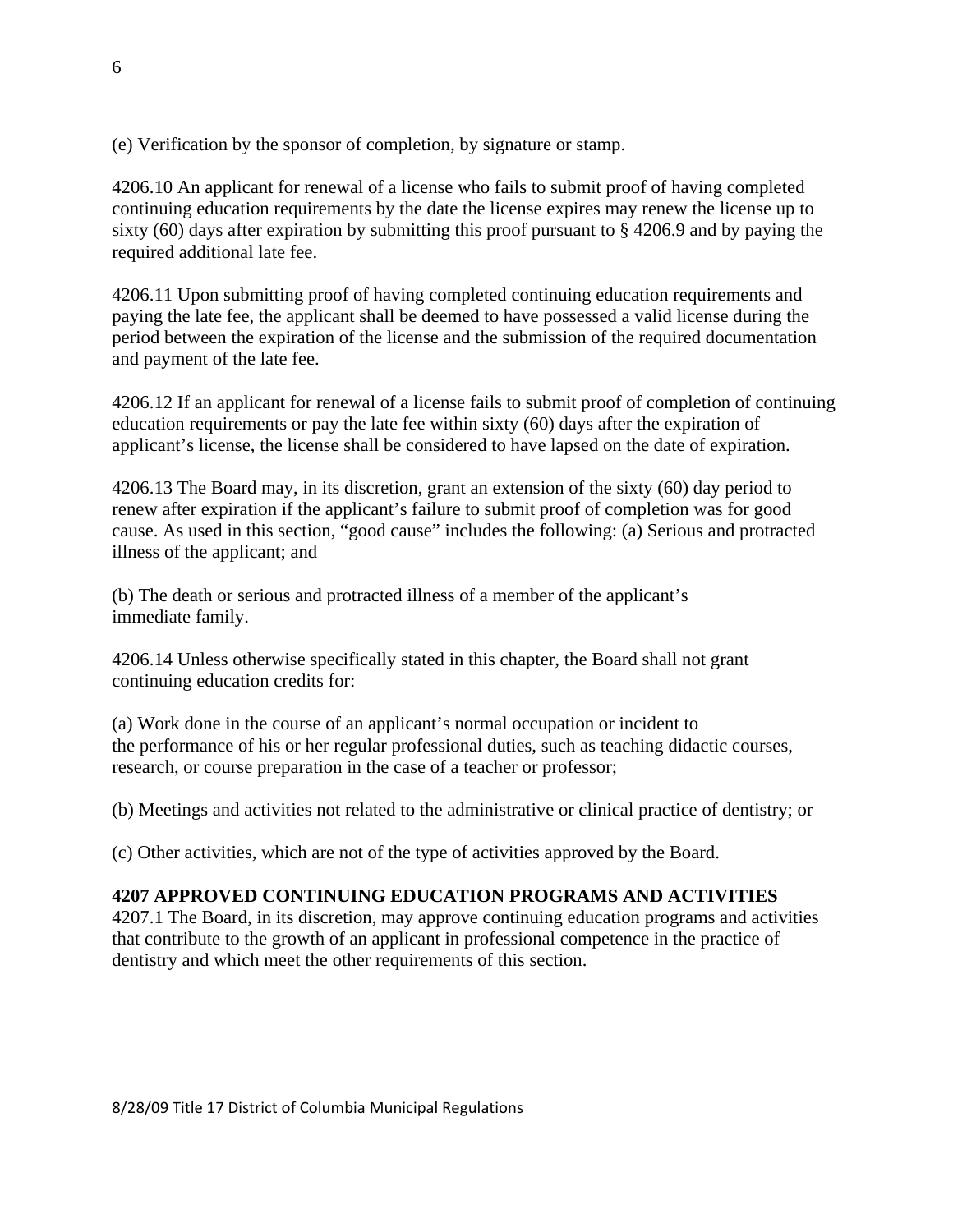4207.2 The Board may approve the following types of continuing education programs, if the program meets the requirements of § 4207.3:

(a) An undergraduate or graduate course given at an accredited college or university;

(b) A seminar or workshop;

(c) An educational program given at a conference or convention; and

(d) In-service training.

4207.3 To qualify for approval by the Board, a continuing education program shall do the following:

(a) Be current in its subject matter;

(b) Be developed and taught by qualified individuals; and

(c) Meet one of the following requirements:

(1) Be administered or approved by a recognized national, state, or local dentistry organization; health care organization; accredited health care facility; or an accredited college or university; or

(2) Be submitted by the program sponsors to the Board for review no less than sixty (60) days prior to the date of the presentation and be approved by the Board.

4207.4 The Board may issue and update a list of approved continuing education programs.

4207.5 An applicant shall have the burden of verifying whether the Board pursuant to this section prior to attending the program approves a program.

4207.6 The Board may approve the following continuing education activities by an applicant:

(a) Serving as an instructor or speaker at a conference, seminar, workshop, or in-service training;

(b) Publication of an article in a professional journal or publication of a book or a chapter in a book or publication of a book review in a professional journal or bulletin;

(c) Serving as a clinical instructor for students of dentistry or dental residents; and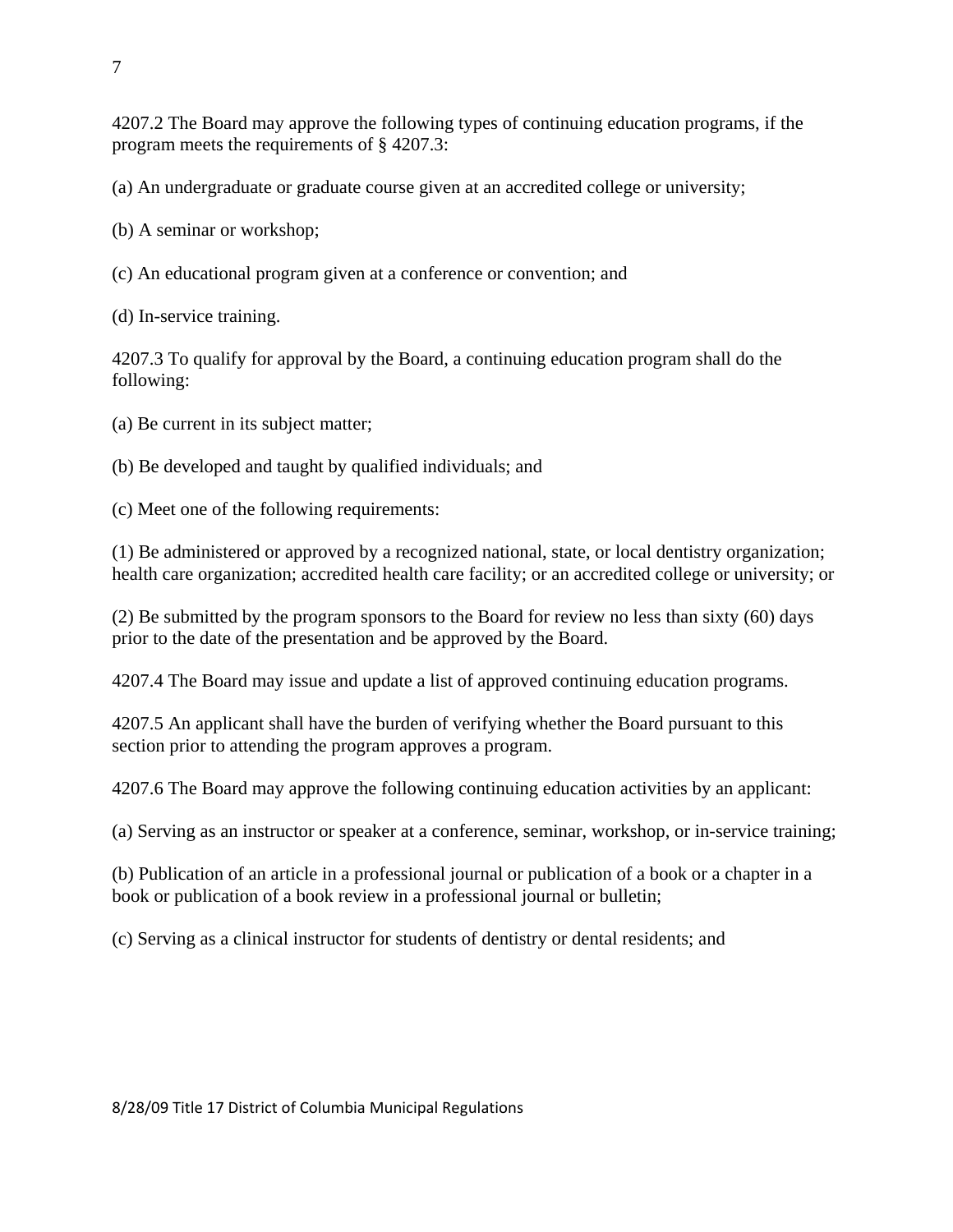(d) Participation in research as a principal investigator or research assistant.

## **4208 CONTINUING EDUCATION CREDITS**

4208.1 The Board may grant continuing education credit for whole hours only, with a minimum of fifty (50) minutes constituting one (1) credit hour.

4208.2 For approved undergraduate or graduate courses, each semester hour of credit shall constitute fifteen (15) hours of continuing education credit, and each quarter hour of credit shall constitute ten (10) hours of continuing education credit.

4208.3 The Board may grant a maximum of thirteen (13) continuing education credits per year to an applicant who attends a full time post-graduate education program.

4208.4 The Board may grant credit to an applicant who serves as an instructor or speaker at an acceptable program for both preparation and presentation time, subject to the following restrictions:

(a) The maximum amount of credit which may be granted for preparation time is twice the amount of the associated presentation time;

(b) The maximum amount of credit which may be granted pursuant to this subsection is fifty percent (50%) of an applicant's continuing education requirement; and

(c) The presentation shall have been completed during the period for which credit is claimed.

4208.5 The Board may grant an applicant who is an author or editor of a published book twentyfive (25) continuing education credits, if the book has been published or accepted for publication during the period for which credit is claimed, and the applicant submits proof of this fact in the application.

4208.6 The Board may grant an applicant who is an author of a published original paper five (5) continuing education credits, subject to the same restrictions set forth for books in § 4208.5.

4208.7 The Board may grant an applicant who is the sole author of a published book review, review paper, or abstract, two (2) continuing education credits, subject to the same restrictions set forth for books in § 4208.5.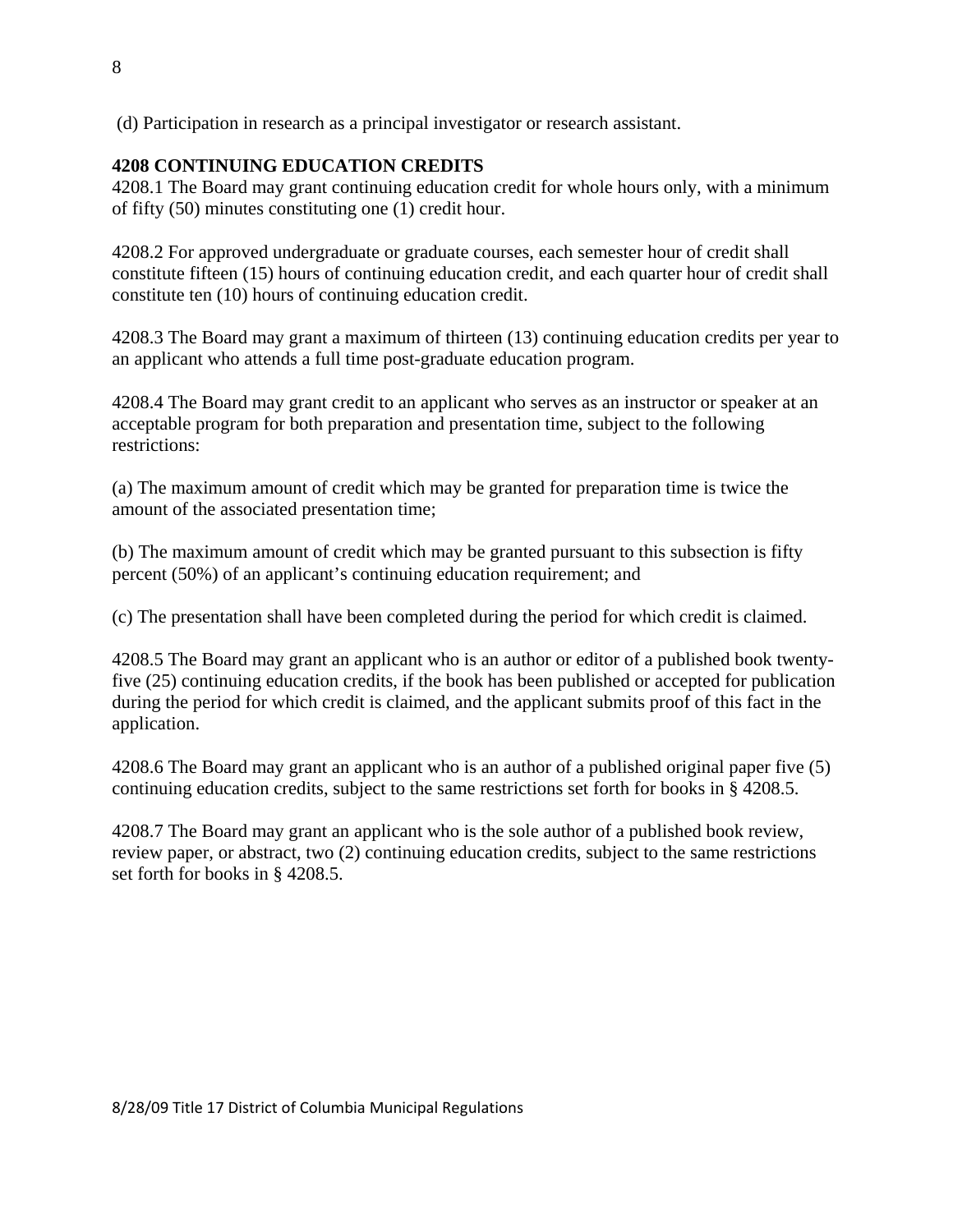#### **4209 LICENSURE BY ENDORSEMENT**

4209.1 An applicant is eligible to apply for licensure by endorsement in the District of Columbia if the applicant:

(a) Meets the education requirements set forth under § 4202 of this chapter;

(b) Has successfully completed Part I and Part II of the examination of the Joint Commission on National Dental Examinations;

(c) Is currently licensed, in good standing, to practice dentistry in another state of the United States; and

(d) Has passed the NERB examination;

(e) Has passed a regional board examination, other than the NERB examination, and meets the active practice requirements set forth in § 4209.3(f) of this chapter; or

(f) Has passed a state dental examination determined by the Board to be substantially equivalent, and meets the active practice requirements set forth in § 4209.3(f) of this chapter.

4209.2 An applicant, holding an active license to practice dentistry in any other state, who has passed the NERB examination, shall apply for licensure by endorsement as follows:

(a) Submit a completed application to the Board on the required forms and include:

(1) The applicant's social security number on the application; and

(2) Two (2) recent passport-type photographs of the applicant's face measuring two inches by two inches (2" x 2") which clearly expose the area from the top of the forehead to the bottom of the chin.

(b) Submit a copy of his or her current license with the application;

(c) Obtain verification from each state in which the applicant holds or has ever held a professional health occupation license, that the license is current and in good standing, or if the license is no longer active, that it was in good standing immediately prior to its expiration. The licensure verification form must be sent directly to the Board, by the verifying Board;

(d) Submit the applicant's NERB examination results, which have been certified or validated by the NERB;

(e) Submit the applicant's examination results which have been certified or validated by the Joint Commission of National Dental Examinations;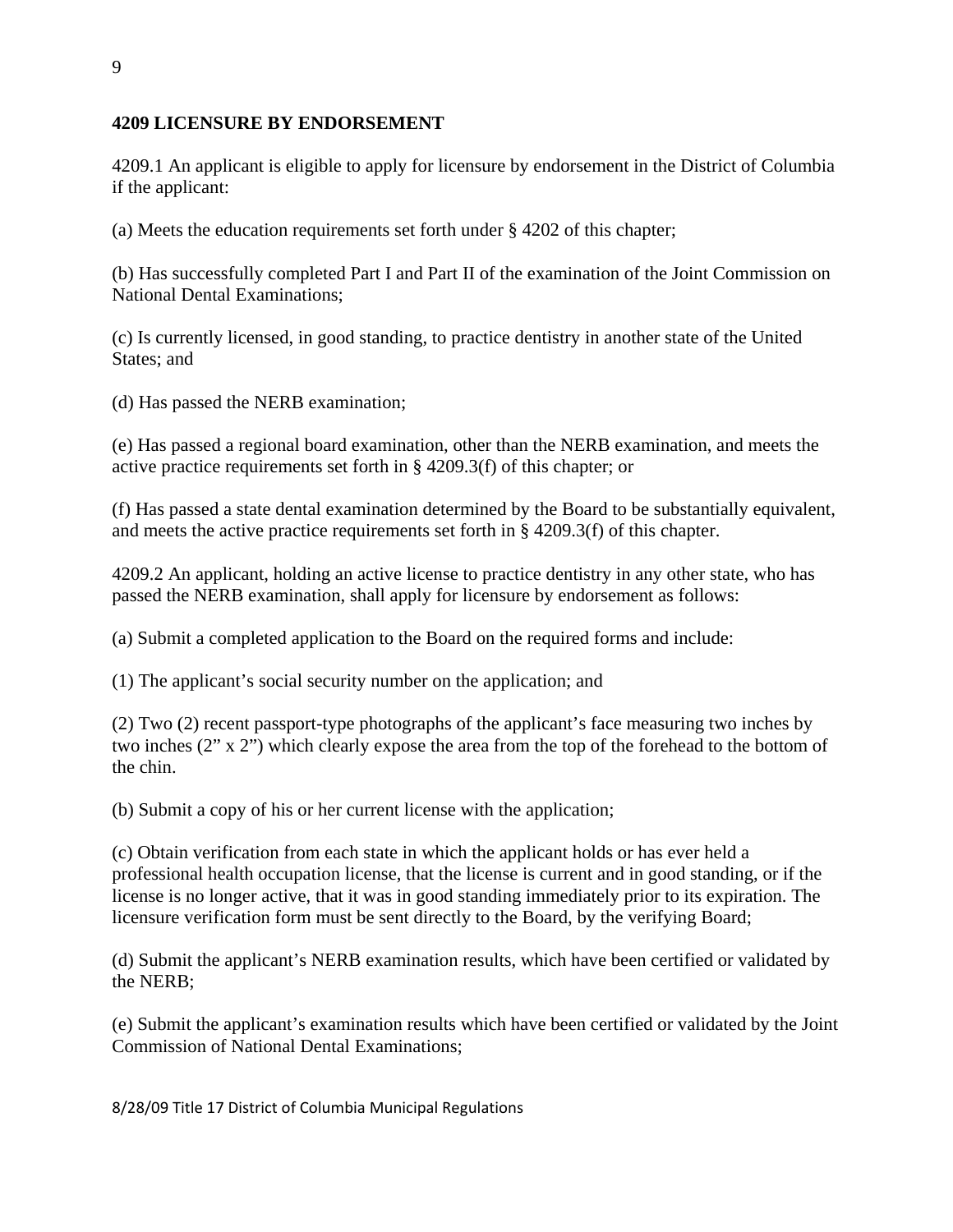(f) Pass the District of Columbia Dental Law Examination; and

(g) Pay all required fees.

4209.3 An applicant, holding an active license to practice dentistry in any other state, who has passed a regional board examination, other than the NERB examination, shall apply for licensure by endorsement as follows:

(a) Submit a completed application to the Board on the required forms and include:

(1) The applicant's social security number on the application; and

(2) Two (2) recent passport-type photographs of the applicant's face measuring two inches by two inches (2" x 2") which clearly expose the area from the top of the forehead to the bottom of the chin.

(b) Submit a copy of his or her current license with the application;

(c) Obtain verification from each state in which the applicant holds or has ever held a professional health occupation license, that the license is current and in good standing, or if the license is no longer active, that it was in good standing immediately prior to its expiration. The licensure verification form must be sent directly to the Board, by the verifying Board;

(d) Submit the applicant's regional board examination results, which have been certified or validated by the regional board;

(e) Submit the applicant's examination results, which have been certified or validated by the Joint Commission of National Dental Examinations;

(f) Submit evidence satisfactory to the Board establishing that the applicant has been actively engaged in the practice of dentistry, in another U.S. state, in good standing, for the five (5) years immediately preceding the application, and has at least eight hundred and fifty (850) hours of active dental practice. The practice of dentistry in the armed forces, state and federal programs, and intern and residency programs may be counted toward the required hours of active practice;

(g) Pass the District of Columbia Dental Law Examination; and

(h) Pay all required fees.

4209.4 In addition to the requirements set forth in this section, the Board may, in its discretion, require an applicant for licensure by endorsement to take and successfully complete a competency examination, or any portion thereof deemed necessary by the Board, as a prerequisite to licensure if the applicant's licensure in any state was ever denied, revoked, or suspended for incompetency or inability to practice in a safe manner.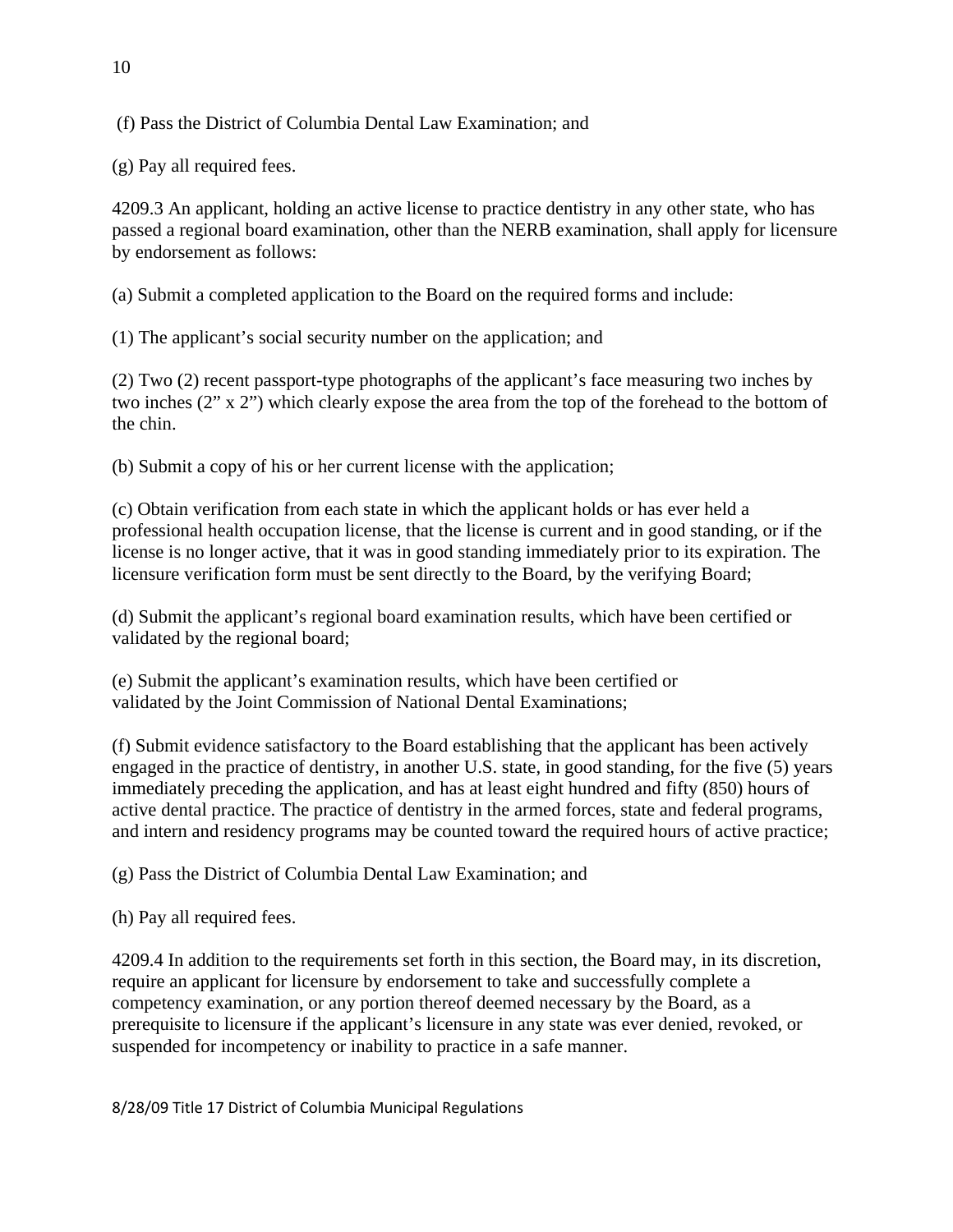4209.5 An application that remains incomplete for ninety (90) days or more from the date of submission shall be considered abandoned, and closed by the Board. The applicant shall thereafter be required to reapply, submit the required documents and completed forms, and pay the required fees.

4209.6 Nothing is this section shall be construed to prohibit the Board from utilizing other authorized databases to verify an applicant's current licensure standing in other jurisdictions of the U.S. or to review disciplinary records.

# **4210-4211 [RESERVED]**

# **4212 REQUIREMENTS FOR ADMINISTRATION OF ANESTHESIA**

4212.1 To be qualified to administer general anesthesia, a dentist shall meet the following requirements prior to administering general anesthesia:

(a) Hold an active license to practice dentistry in the District of Columbia;

(b) Have obtained appropriate training as follows:

(1) Successfully complete a minimum of one (1) year of training in anesthesiology beyond the undergraduate dental school level or its equivalent, sponsored by an accredited hospital recognized by the Board or an institution recognized by the American Dental Association Commission on Dental Accreditation and approved by the Board;

(2) Be certified, or eligible to take the examination for certification as a fellow in general anesthesia of the American Society of Dental Anesthesiologists (ASDA) according to the standards as of January 1, 1982;

(3) Be a diplomate of the American Dental Society of Anesthesiology (ADSA) through the examination administered by the National Dental Board of Anesthesiology (NDBA);

(4) Be a diplomate of the American Board of Oral & Maxillofacial Surgery (ABOMS); or

(5) Be a fellow of the American Association of Oral & Maxillofacial Surgery (AAOMS), or successfully complete an oral and maxillofacial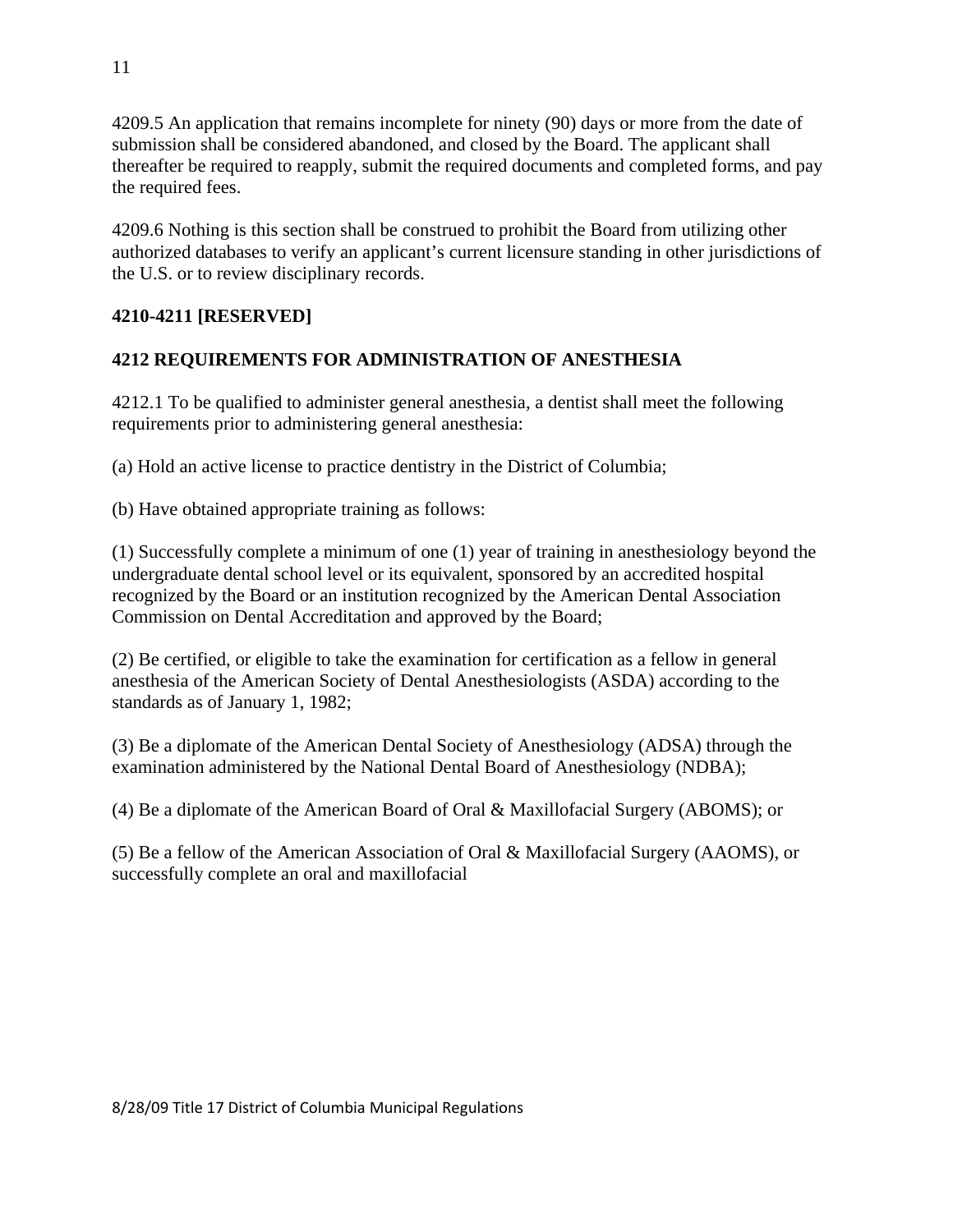surgery training program approved by the American Dental Association (ADA);

(c) Maintain current certification in cardiopulmonary resuscitation for health care providers as evidenced by a certificate;

(d) Maintain current Drug Enforcement Administration ("DEA") and District of Columbia controlled substance registrations; and

(e) Conspicuously display proof of meeting the requirements set forth in this section next to his or her dental license in any and all places of business or employment where he or she administers general anesthesia.

4212.2 To be qualified to administer intravenous sedation, a dentist shall meet the following requirements prior to administering intravenous sedation:

(a) Hold an active license to practice dentistry in the District of Columbia;

(b) Successfully complete a postgraduate training program or course sponsored by an accredited hospital recognized by the Board or institution recognized by the American Dental Association Commission on Dental Accreditation and approved by the Board, consisting of a minimum of sixty (60) hours of didactic instruction plus the management of at least twenty (20) patients per participant demonstrating competency and clinical experience in intravenous sedation;

(c) Maintain current certification in cardiopulmonary resuscitation for health care providers as evidenced by a certificate;

(d) Maintain current DEA and District of Columbia controlled substance registrations; and

(e) Conspicuously display proof of meeting the requirements set forth in this section next to his or her dental license in any and all places of business or employment where he or she administers intravenous sedation.

4212.3 To be qualified to administer nitrous oxide alone, or nitrous oxide in combination with a single oral drug, a dentist shall meet the following requirements prior to administering nitrous oxide:

(a) Hold an active license to practice dentistry in the District of Columbia;

(b) Have successfully completed a training program or course in nitrous oxide consisting of a minimum of forty (40) hours of either undergraduate dental school or postgraduate instruction at an accredited institution recognized by the American Dental Association Commission on Dental Accreditation or in a program approved by the Board. This training shall include actual experience with the administration of nitrous oxide.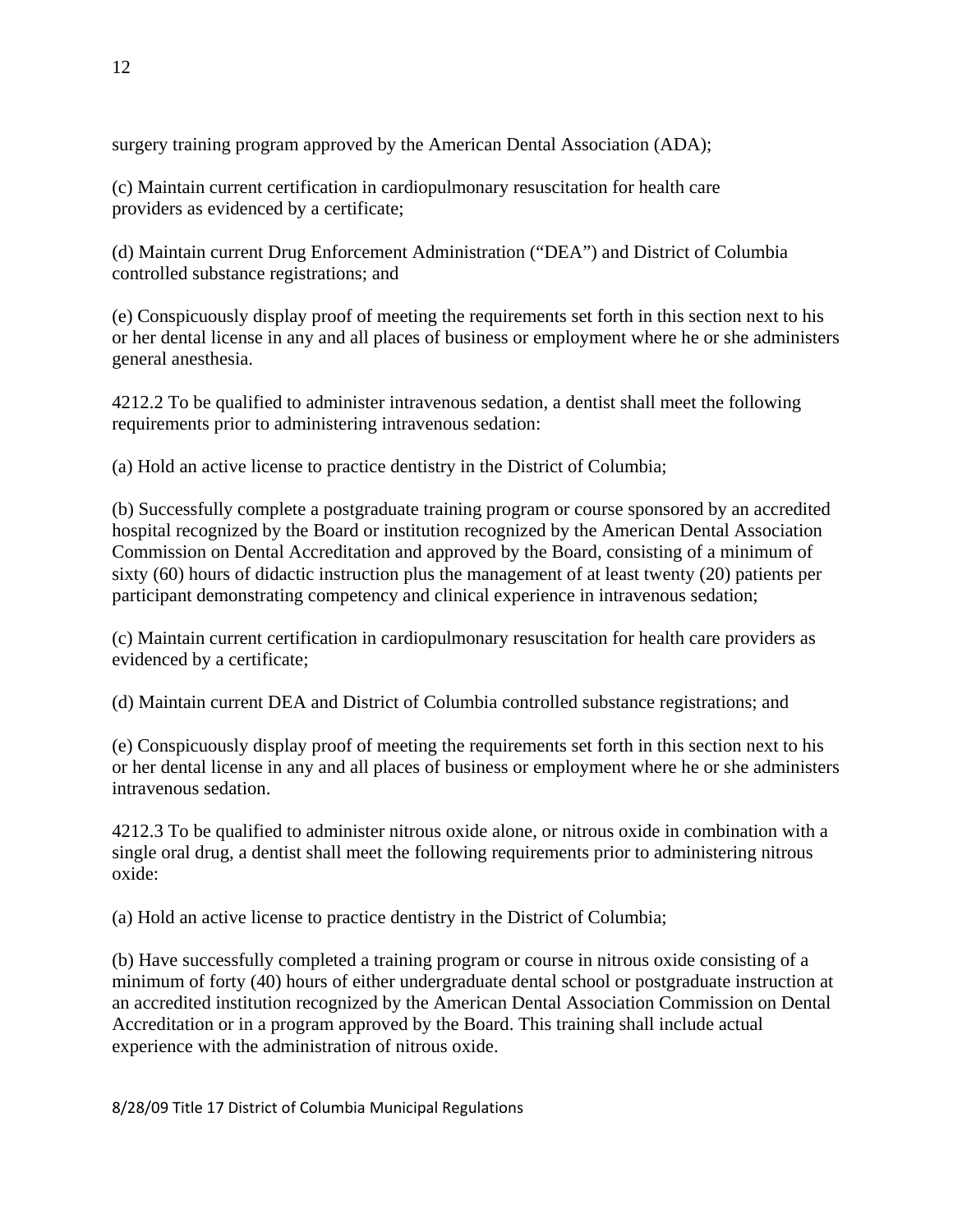(c) Maintain current certification in cardiopulmonary resuscitation for health care providers as evidenced by a certificate;

(d) Maintain current DEA and District of Columbia controlled substance registrations; and

(e) Conspicuously display proof of meeting the requirements set forth in this section next to his or her dental license in any and all places of business or employment where he or she administers nitrous oxide.

4212.4 A dentist who is qualified to administer general anesthesia pursuant to § 4212.1 of this chapter, shall be deemed qualified to administer intravenous sedation and nitrous oxide.

4212.5 A dentist who administers any form of anesthesia pursuant to this chapter, including local anesthesia, shall report to the Board any death, substantially disabling incident, or hospitalization caused by the administration of any form of anesthesia, by the dentist or a dental hygienist authorized by the Board of Dentistry to administer local anesthesia and nitrous oxide acting under his supervision, within thirty (30) days after the occurrence.

# **4213 STANDARDS OF CONDUCT**

4213.1 A dentist shall not accept or perform professional responsibilities which the dentist knows or has reason to know that the dentist is not competent to perform.

4213.2 A dentist shall not abandon or neglect a patient under and in need of immediate professional care, without making reasonable recommendations for the continuation of such care.

4213.3 A dentist shall not willfully harass, abuse, or intimidate a patient either physically or verbally.

4213.4 A dentist shall maintain a record for each patient which shall:

(a) Accurately reflect the evaluation and treatment of the patient and which may include the following:

(1) Patient's name and the date of treatment;

(2) Updated health history;

(3) Treatment plan;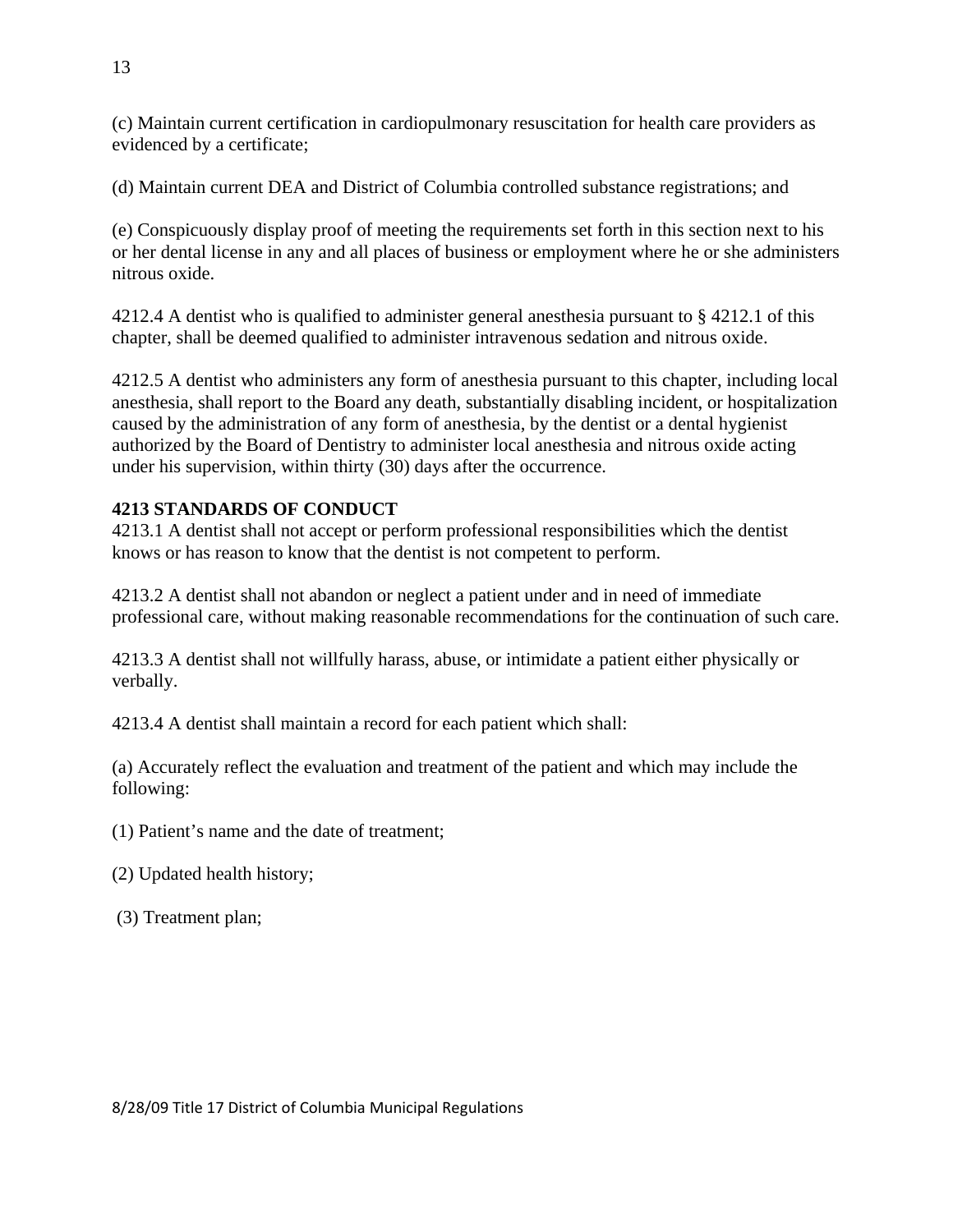- (4) Informed consent document(s);
- (5) Clinical Findings, diagnosis and treatment rendered;
- (6) List of drugs prescribed, administered, dispensed and the quantity;
- (7) Radiographs;
- (8) Patient financial/billing records;
- (9) Name of dentist and/or dental hygienist providing service(s); and
- (10) Laboratory work orders; and

(b) Be kept for three (3) years after last seeing the patient or three (3) years after a minor patient reaches eighteen (18) years of age.

4213.5 Upon request of a patient or the patient's representative, a dentist shall make available to the patient or the patient's representative a copy of the patient's record in accordance with the following:

(a) A dentist shall provide to a patient or the patient's representative a copy of the patient's record within thirty (30) days of the request; and

(b) A dentist may charge a reasonable fee for duplicating records and the fee may be required prior to providing the records in non-emergency situations, but a dentist shall not refuse to provide the records on the basis of the patient owing payment for dental services.

4213.6 A dentist shall respect a patient's rights to self-determination and treat the patient according to the patient's desires, within the bounds of accepted treatment.

4213.7 A dentist shall inform a patient of the proposed treatment, and any reasonable alternatives, in a manner that allows the patient to become involved in treatment decisions.

4213.8 A dentist shall protect the confidentiality of patient records and maintain patient records in a manner consistent with the protection of the welfare of the patient and all applicable District of Columbia and federal laws.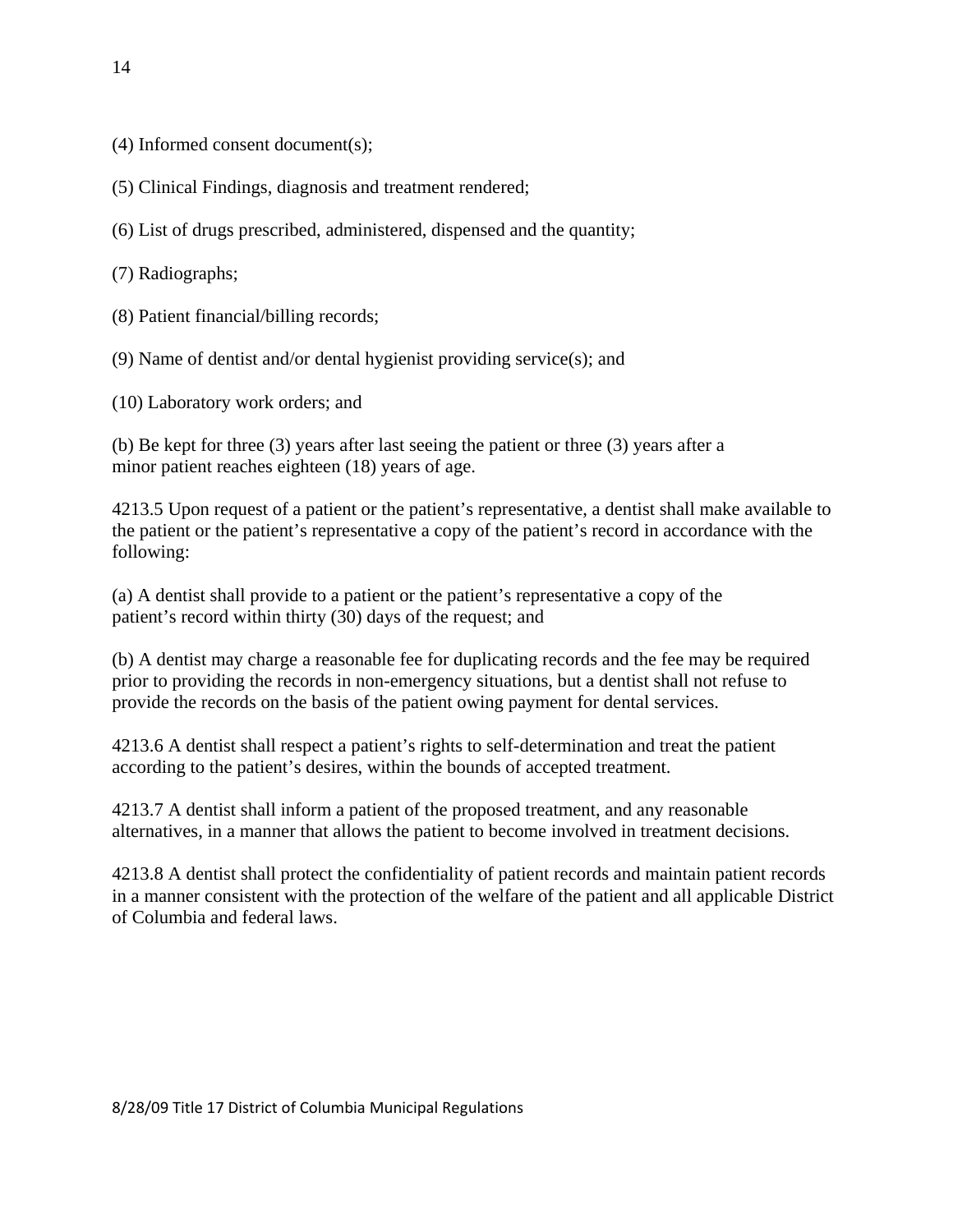4213.9 A dentist shall make every effort to refrain from harming the patient.

4213.10 A dentist shall keep his or her knowledge of dentistry and skills current while he or she is engaging in clinical practice of dentistry.

4213.11 A dentist shall know his or her own limitations and shall refer a patient to a specialist or other health care professional whenever the welfare of a patient will be safeguarded or advanced by utilizing those who have special skills, knowledge, and experience.

4213.12 A dentist shall seek consultation with a specialist or other health care professional, if possible, whenever it would be in the patient's best interest.

4213.13 When patients visit or are referred to specialists or consulting dentists for consultation:

(a) The specialists or consulting dentists shall, upon completion of their care, return the patient, unless the patient expressly reveals a different preference, to the referring dentist or, if none, to the dentist of record for future care; and

(b) When there is no referring dentist, the specialists shall upon completion of their treatment, inform the patient when there is a need for further dental care.

4213.14 A dentist who is called upon to render a second opinion regarding a diagnosis or treatment plan recommended by a patient's treating dentist, shall not have a vested interest in that recommendation.

4213.15 A dentist shall know when and under what circumstances delegation of patient care to auxiliaries is appropriate.

4213.16 A dentist shall only assign to qualified auxiliaries those duties which can be legally delegated.

4213.17 A dentist shall prescribe and supervise the patient care provided by all auxiliary personnel working under his or her direction.

4213.18 A dentist shall not practice dentistry while abusing or using controlled substances, alcohol, or any other chemical agents, which impair the ability to practice.

4213.19 A dentist shall urge chemically impaired colleagues to seek treatment, if possible.

4213.20 A dentist with first-hand knowledge that a colleague is practicing dentistry when impaired by controlled substances, alcohol, or any other chemical agents shall report such evidence to the professional assistance committee of a dental society or the Board of Dentistry.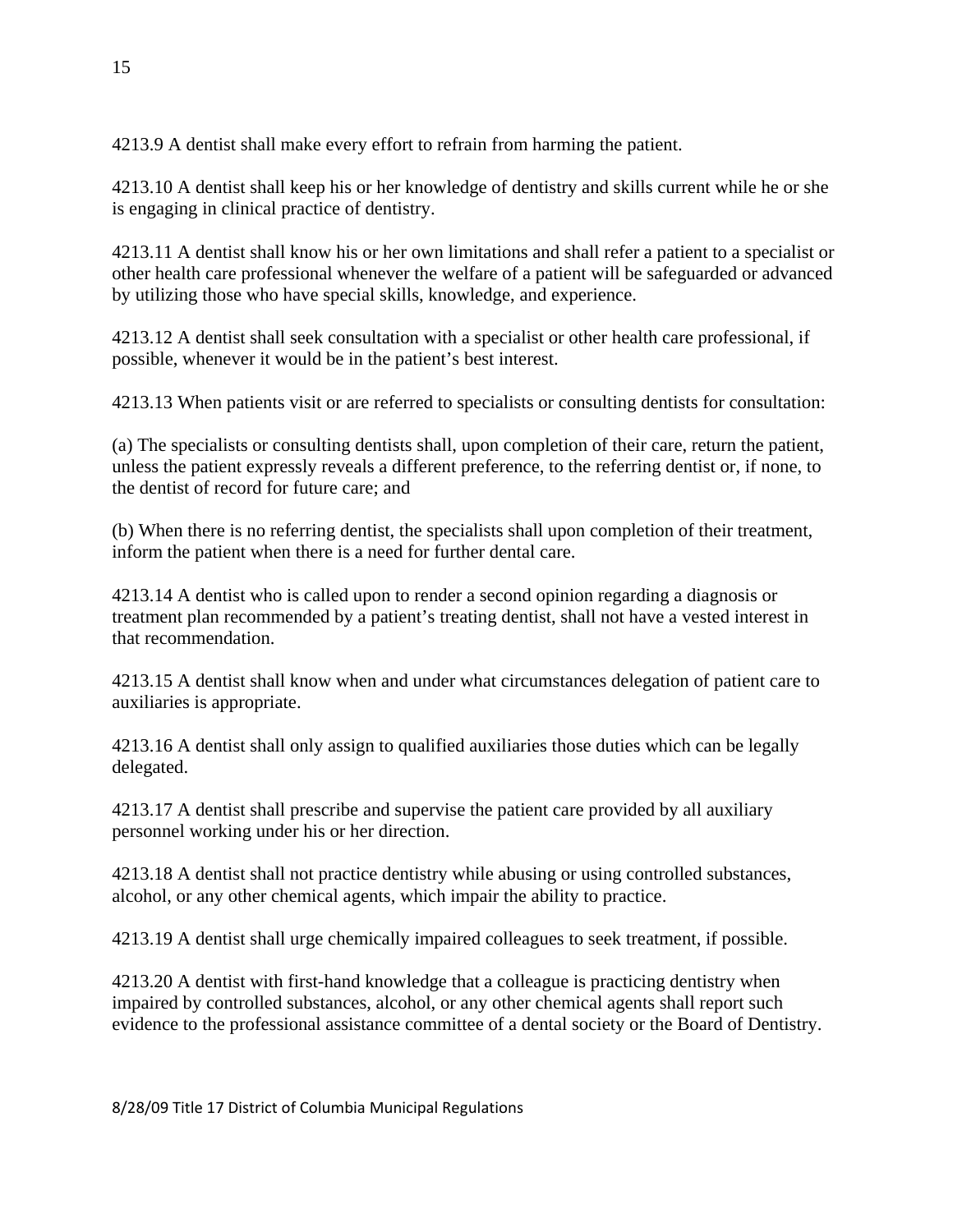4213.21 A dentist or auxiliary who contracts any disease, has a mental or physical impairment which affects his or her ability to safely practice, or becomes impaired in any way that might endanger patients or dental staff shall, with consultation and advice from a qualified physician or other authority, limit the activities of his or her practice to those areas that do not endanger patients or dental staff.

4213.22 A dentist who has been advised to limit the activities of his or her dental practice shall monitor the disease or impairment and make additional limitations to the activities of his or her dental practice as indicated.

4213.23 A dentist, regardless of his or her bloodborne pathogen status, shall immediately inform any patient who may have been exposed to blood or other potentially infectious material in the dental office of the need for post-exposure evaluation and follow-up and shall immediately refer the patient to a qualified health care practitioner who can provide post-exposure services.

4213.24 In the event of an exposure incident as discussed in § 4213.23, a dentist shall provide information concerning his or her own bloodborne pathogen status to the evaluating health care practitioner, if the dentist is the source of the possible exposure, and submit to testing that will assist in the evaluation of the patient. If a staff member or other third person not regulated by the District of Columbia Board of Dentistry is the source of the possible exposure, the dentist shall encourage that person to cooperate as needed for the patient's evaluation.

4213.25 Once a dentist has undertaken a course of treatment to provide services to a patient, the dentist shall not discontinue that treatment without first giving the patient adequate notice and the opportunity to obtain the services of another dentist and ensuring that the patient's oral health will not be jeopardized in the process.

4213.26 A dentist shall not engage in interpersonal relationships with patients that could impair his or her professional judgment or risk the possibility of exploiting the confidence placed in him or her by a patient.

4213.27 A dentist shall provide competent and timely delivery of dental care.

4213.28 A dentist shall conduct himself or herself in a professional manner.

4213.29 A dentist shall make the results and benefits of his or her research and development investigative efforts available to all when such are useful in safeguarding or promoting the health of the public.

4213.30 A dentist shall not use patents or copyrights to restrict research or practice.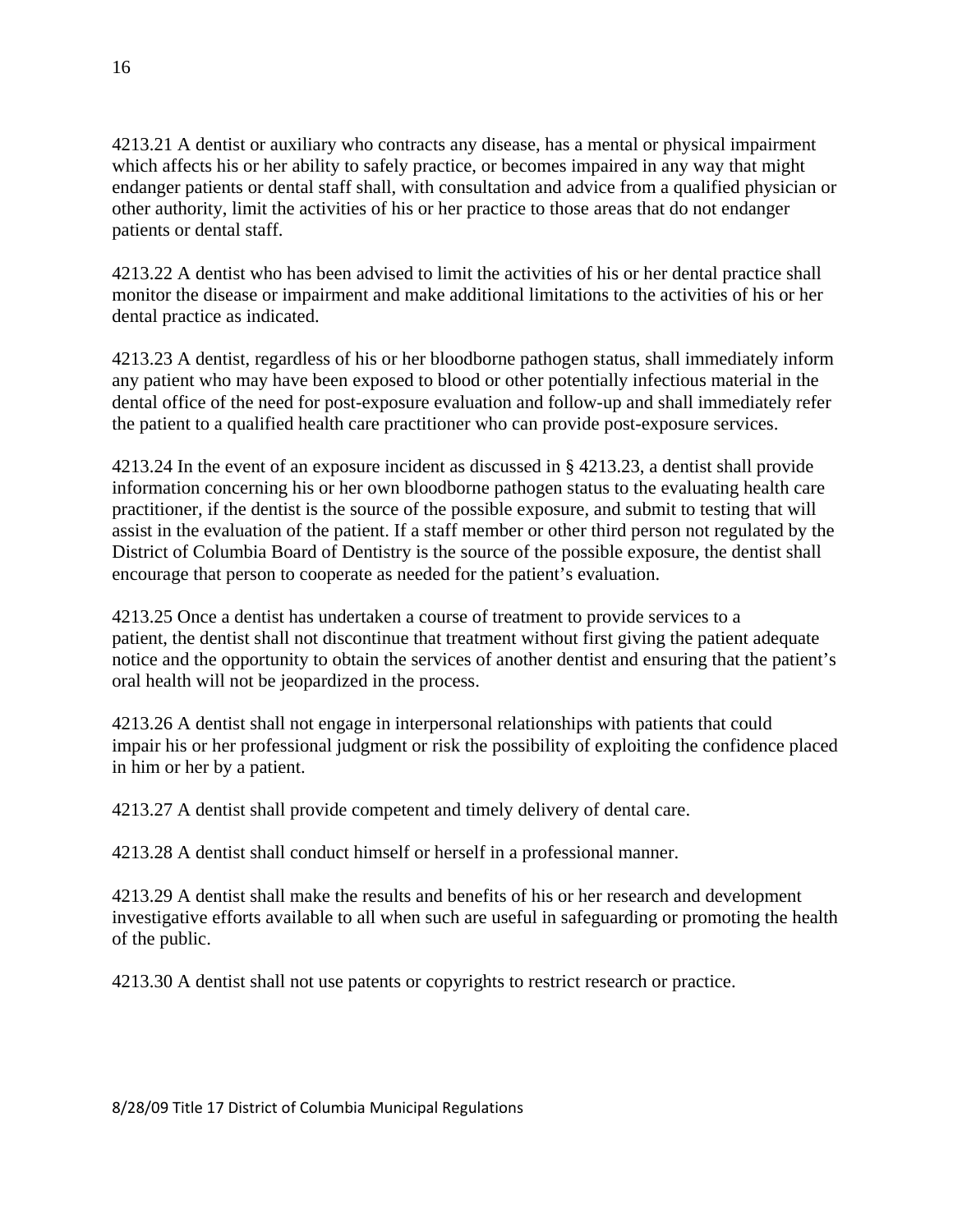4213.31 A dentist shall become familiar with the signs of abuse and neglect and report suspected cases to the proper authorities consistent with District of Columbia and federal laws.

4213.32 While dentists, in serving the public, may exercise reasonable discretion in selecting patients for their practices, a dentist shall not refuse to accept patients into their practice or deny dental service to patients because of the patient's race, creed, color, sex, national origin, or sexual preference.

4213.33 A dentist shall not refuse to provide treatment to an individual based solely on the fact that the individual is infected with Human Immunodeficiency Virus, Hepatitis B Virus, Hepatitis C Virus, or another bloodborne pathogen.

4213.34 A dentist shall make reasonable arrangements for the emergency care of his or her patients of record.

4213.35 A dentist shall, when consulted in an emergency by patients with whom he does not have an established patient-practitioner relationship, make reasonable arrangements for their emergency care. If treatment is provided, the dentist, upon completion of treatment, shall return the patient to his or her regular dentist unless the patient expressly reveals a different preference.

4213.36 A dentist shall report to the District of Columbia Board of Dentistry known instances of gross or continual faulty treatment by other dentists.

4213.37 A dentist shall inform patients of their present oral health status without making disparaging comments about prior services.

4213.38 When informing a patient of the status of his or her oral health, a dentist shall make comments that are truthful, informed and justifiable.

4213.39 A dentist issuing a public statement with respect to the profession shall believe as well as have a reasonable basis to believe that the comments made are true.

4213.40 A dentist may provide expert testimony when that testimony is essential to a just and fair disposition of a judicial or administrative action.

4213.41 A dentist shall not agree to a fee contingent upon the favorable outcome of the litigation in exchange for testifying as a dental expert.

4213.42 A dentist shall not accept or tender rebates or split fees.

4213.43 A dentist shall not represent the care being rendered, or that is needed, to a patient in a false or misleading manner.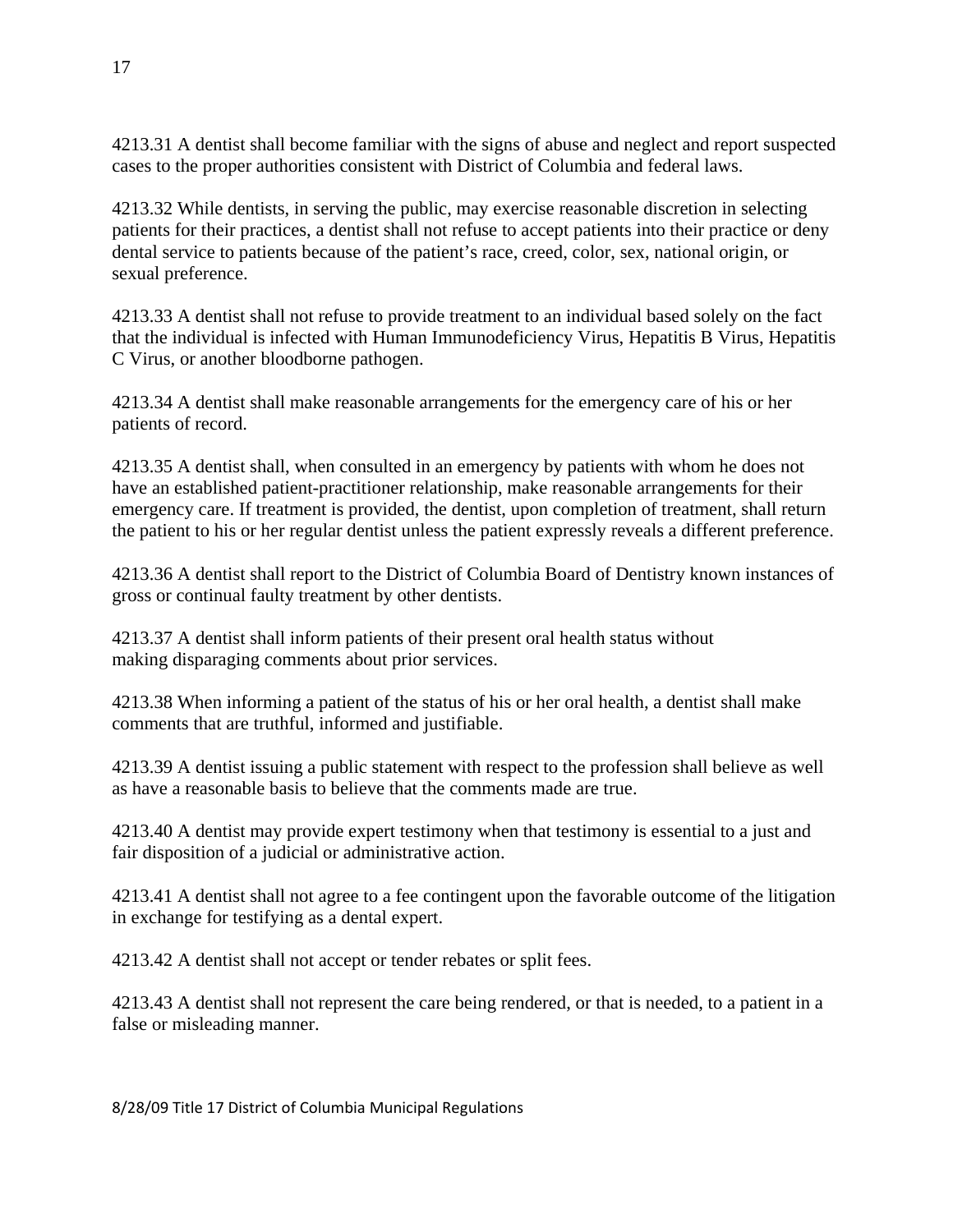4213.44 A dentist shall not remove amalgam restorations containing mercury from patients who are not allergic to mercury for the alleged purpose of removing toxic substances from the body, when such treatment is performed solely at the recommendation or suggestion of the dentist.

4213.45 A dentist shall not remove sound or serviceable amalgam restorations containing mercury, at the request of a patient who is not allergic to mercury, without first obtaining appropriate informed consent from the patient, which includes but is not limited to advising the patient that:

(a) The National Institutes of Health has determined that there are no verifiable systemic health benefits resulting from the removal of mercury amalgam restorations; and (b) The removal of sound or serviceable mercury amalgam restorations may significantly affect the integrity of the tooth.

4213.46 A dentist shall not represent that dental treatment or diagnostic techniques recommended or performed by the dentist have the capacity to diagnose, cure or alleviate diseases, infections or other conditions, when such representations are not based upon accepted scientific knowledge or research.

4213.47 A dentist shall not represent the fees being charged for providing care in a false or misleading manner.

4213.48 A dentist shall not increase a fee charged to a patient solely because the patient is covered under a dental benefits plan.

4213.49 A dentist shall not misrepresent treatment dates for the purpose of assisting a patient in obtaining benefits under a dental plan which benefits would otherwise be disallowed.

4213.50 A dentist shall not misrepresent the dental procedures performed to receive a greater payment or reimbursement or to make a non-covered procedure appear to be a covered procedure.

4213.51 A dentist shall not recommend or perform unnecessary dental services or procedures.

4213.52 A dentist who presents educational or scientific information in an article, seminar or other program shall disclose to the readers or participants any monetary or other special interest the dentist may have with a company whose products are promoted or endorsed in the presentation. Disclosure shall be made in any promotional material and in the presentation itself.

4213.53 A dentist who, in the regular conduct of his or her practice, engages in or employs auxiliaries in the marketing or sale of products or procedures to his or her patients shall not exploit the trust inherent in the dentist-patient relationship for his or her own financial gain.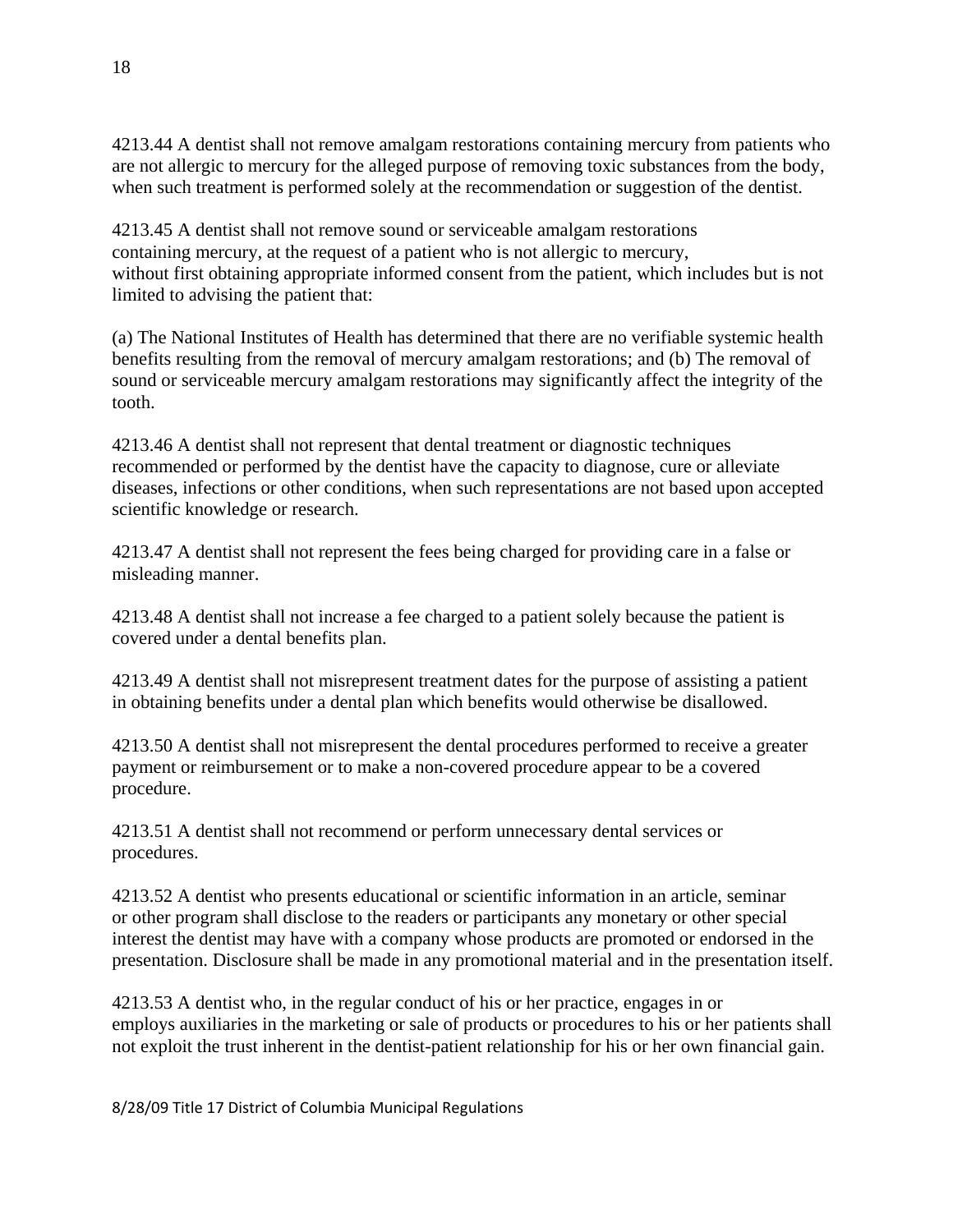4213.54 A dentist shall not induce his or her patients to purchase products or undergo procedures by misrepresenting the product's value, the necessity of the procedure or the dentist's professional expertise in recommending the product or procedure.

4213.55 In the case of a health-related product used by or recommended by a dentist, it is not enough for the dentist to rely on the manufacturer's or distributor's representations about the product's safety and efficacy. The dentist shall inquire into the truth and accuracy of such claims and verify that they are founded on accepted scientific knowledge or research.

4213.56 A dentist shall disclose to his or her patients all relevant information the patient needs to make an informed purchase decision, including whether the product is available elsewhere and whether there are any financial incentives for the dentist to recommend the product that would not be evident to the patient.

4213.57 A dentist shall not advertise or solicit patients in any form of communication in a manner that is false or misleading in any material respect.

4213.58 A general dentist who wishes to announce the services available in his or her practice may announce the availability of those services but shall not express or imply specialization.

4213.59 A dentist shall not announce available services in any way that would be false or misleading in any material respect.

4213.60 A dentist shall follow the Center for Disease Control's (CDC) guidelines on infection control and on universal precautions as they may be amended or republished from time to time.

4213.61 A dentist shall not willfully harass, abuse, intimidate, insult, degrade, or humiliate a patient physically, verbally, or by any form of communication.

4213.62 A dentist shall use a lead apron or its equivalent on all patients receiving an x-ray or radiograph, and when appropriate a thyroid collar shall also be used.

4213.63 Whenever an entire dental practice or office moves to a new location or ceases operation, the owner or responsible dentist shall not later than 30 days after the change or closing:

(a) Notify the patients of the change of address or closing by U.S. Mail, a note posted conspicuously on the door of the office that is closing for at least 30 consecutive days, telephone message on the office number activated for at least 30 consecutive days, or any combination of the above, and

(b) Notify the patients as to how they may obtain copies of their complete dental files, radiographs, and models, by any of the means set forth in subparagraph (a).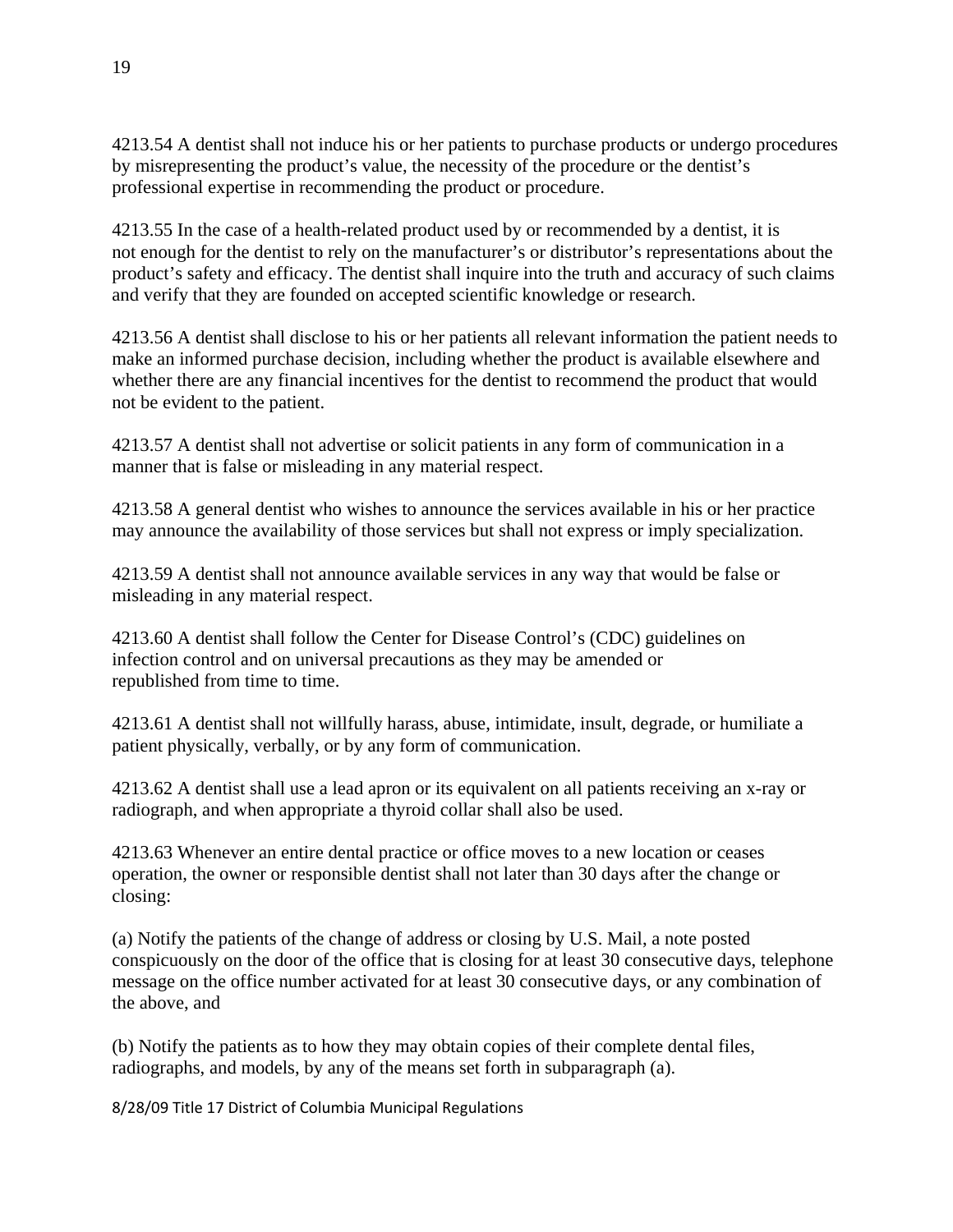## **4214 SUPERVISION OF DENTAL HYGIENISTS**

4214.1 Except as provided by § 4214.2, a dentist shall not supervise more than two (2) dental hygienists at the same time.

4214.2 Pursuant to § 201(f) of the Act, D.C. Official Code § 3-1202.01(f)(2001), the limitation under this section shall not apply to a dentist who is an employee of, or operating pursuant to a contract with, the District or federal government and/or who is supervising dental hygienists who are employed by or operating pursuant to a contract with the District or federal government.

# **4215 DELEGATION OF DUTIES**

4215.1 The following duties shall only be performed by a dentist licensed under the Act and shall not be delegated to a dental hygienist or auxiliary:

- (a) Performing final diagnosis and treatment planning;
- (b) Performing surgical or cutting procedures on hard or soft tissue;
- (c) Prescribing or parenterally administering drugs or medications;
- (d) Administering or monitoring general anesthetics and conscious sedation;
- (e) Administering inhalants or inhalation conscious sedation agents;
- (f) Administering or monitoring nitrous oxide or local anesthesia except as permitted in Chapter 43 § 4310.2 of this Title;
- (g) Authorizing work orders for any appliance or prosthetic device or restoration to be inserted into a patient's mouth;
- (h) Operating high speed rotary instruments in the mouth;
- (i) Performing pulp capping procedures;
- (j) Condensing, contouring or adjusting any final, fixed or removable prosthodontic appliance or restoration in the mouth;
- (k) Final positioning of orthodontic bonds and bands;
- (l) Orthodontic arch wire activation with the exception of minor adjustments to eliminate pain or discomfort;
- (m)Taking impressions for master casts to be used for prosthetic restoration of teeth or oral structures;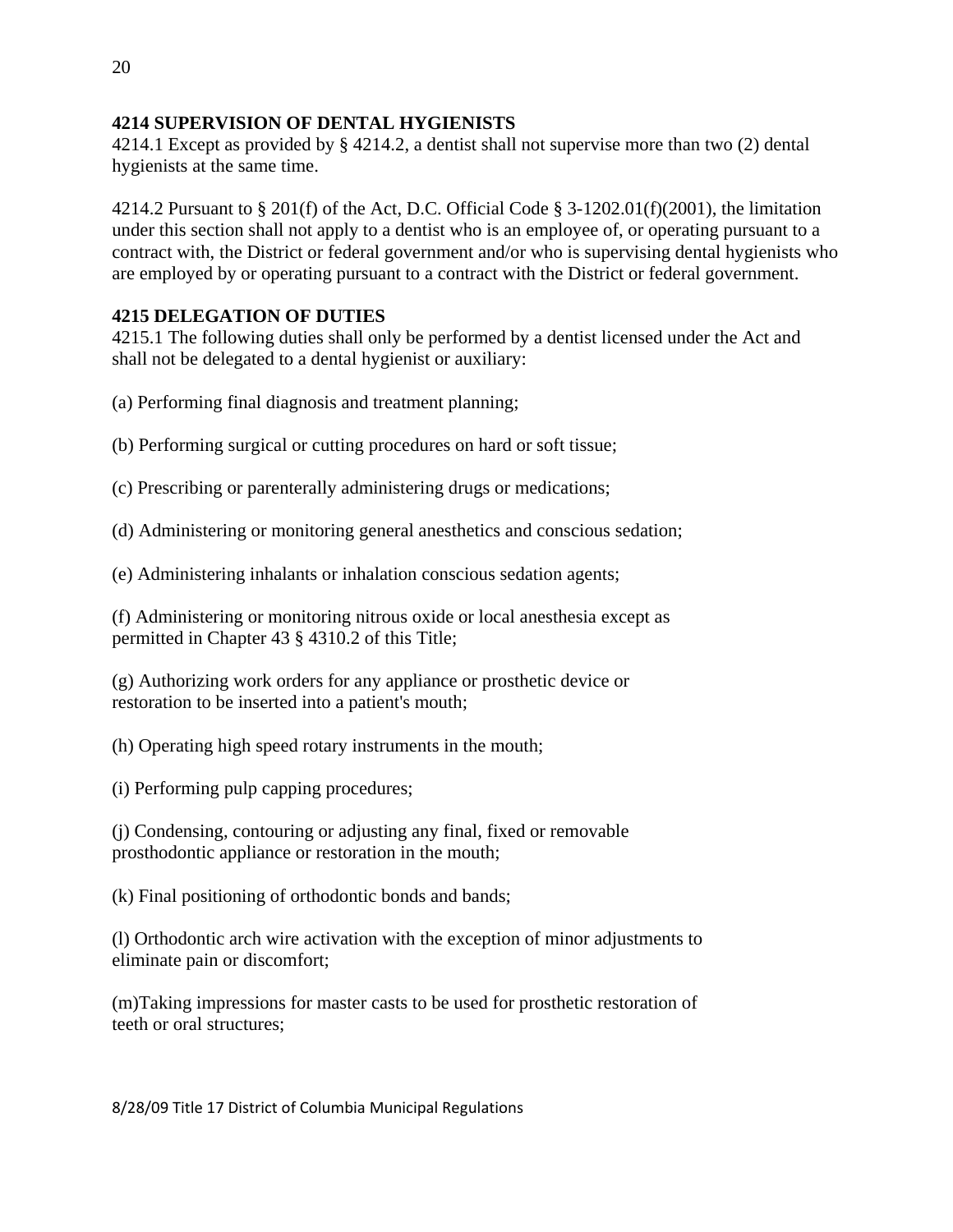(n) Final cementation of crowns, bridges, inlays, onlays, posts and cores, and insertion of final prosthesis;

(o) Placing sutures;

(p) Flushing root canals;

(q) Temporary wire ligation;

(r) Application of cavity liners and bases;

(s) Placing, carving, or finishing of amalgam restorations; and

(t) Placing and finishing of composite resin/silicate restorations.

4215.2 Except as provided in § 4215.3 of this chapter, no person unless otherwise licensed by the Board shall place or expose dental x-ray film unless he or she has:

(a) Satisfactorily completed a radiation course or examination recognized by the American Dental Association Continuing Education Recognition Program (CERP);

(b) Been certified by the American Registry of Radiologic Technologists; or

(c) Satisfactorily completed a radiation course and passed an examination given by the Dental Assisting National Board.

4215.3 For the time period beginning from the effective date of these regulations and ending December 31, 2011, a dentist may permit an auxiliary who does not meet the requirements under § 4215.2 to place or expose dental x-ray film if the auxiliary has completed in-office training and demonstrated competency to perform the task to the supervising dentist's satisfaction.

4215.4 Except as provided in § 4215.1 of this chapter, a dentist may delegate to a dental hygienist licensed under the Act those procedures which are appropriate to the training and experience of the dental hygienist, the type of practice of the supervising dentist, and to be performed under the direct or general supervision of the dentist.

4215.5 Except as provided in § 4215.6 a dentist may delegate to an auxiliary those procedures which are:

(a) Appropriate to the training and experience of the auxiliary, and the practice of the supervising dentist;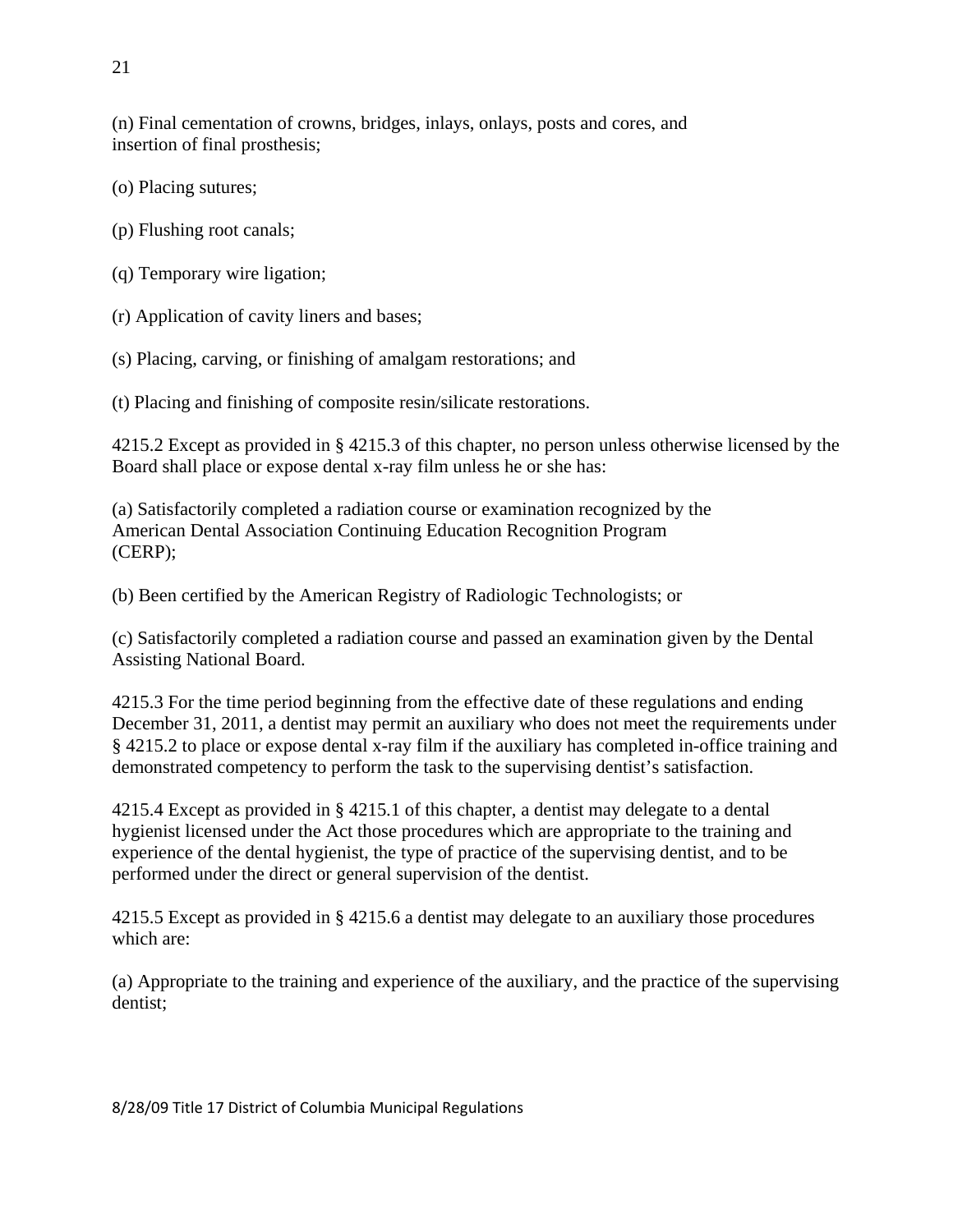(b) Reversible; and

(c) To be performed under the direct or general supervision of the dentist.

4215.6 Except as provided in § 4215.7 of this chapter, the following dental procedures shall only be delegated to an auxiliary who has:

(a) Satisfactorily completed training in a CERP approved program, a training program or course recognized by the American Dental Association Commission on Dental Accreditation (CODA), or by the Dental Assisting National Board; and

(b) Who performs the tasks under direct supervision with the supervising dentist checking and approving the completed task prior to dismissal of the patient from the office:

(1) Placement of retraction cord;

(2) Placement or removal of matrices;

(3) The application of a medicinal agent to a tooth for a prophylactic purpose;

(4) Placement of periodontal dressings;

(5) Removal of temporary restorations without the use of a rotary instrument;

(6) Removal of sutures; and

(7) Bleaching.

4215.7 A dentist may delegate performance of the tasks set forth in § 4215.6 of this chapter to an auxiliary who does not meet the training requirements in §  $4215.6(a)$ , if the auxiliary had been performing the tasks for at least three (3) months prior to the effective date of these regulations and has demonstrated competency to perform the tasks to the supervising dentist's satisfaction.

4215.8 A dentist shall not delegate to an auxiliary any of the following procedures:

(a) Those procedures excluded by § 4215.1 of this chapter;

(b) A preliminary dental examination; a complete prophylaxis, including the removal of any deposits, diseased crevicular tissue, accretion, or stain from the surface of a tooth or a restoration; the intraoral polishing of a tooth or a restoration;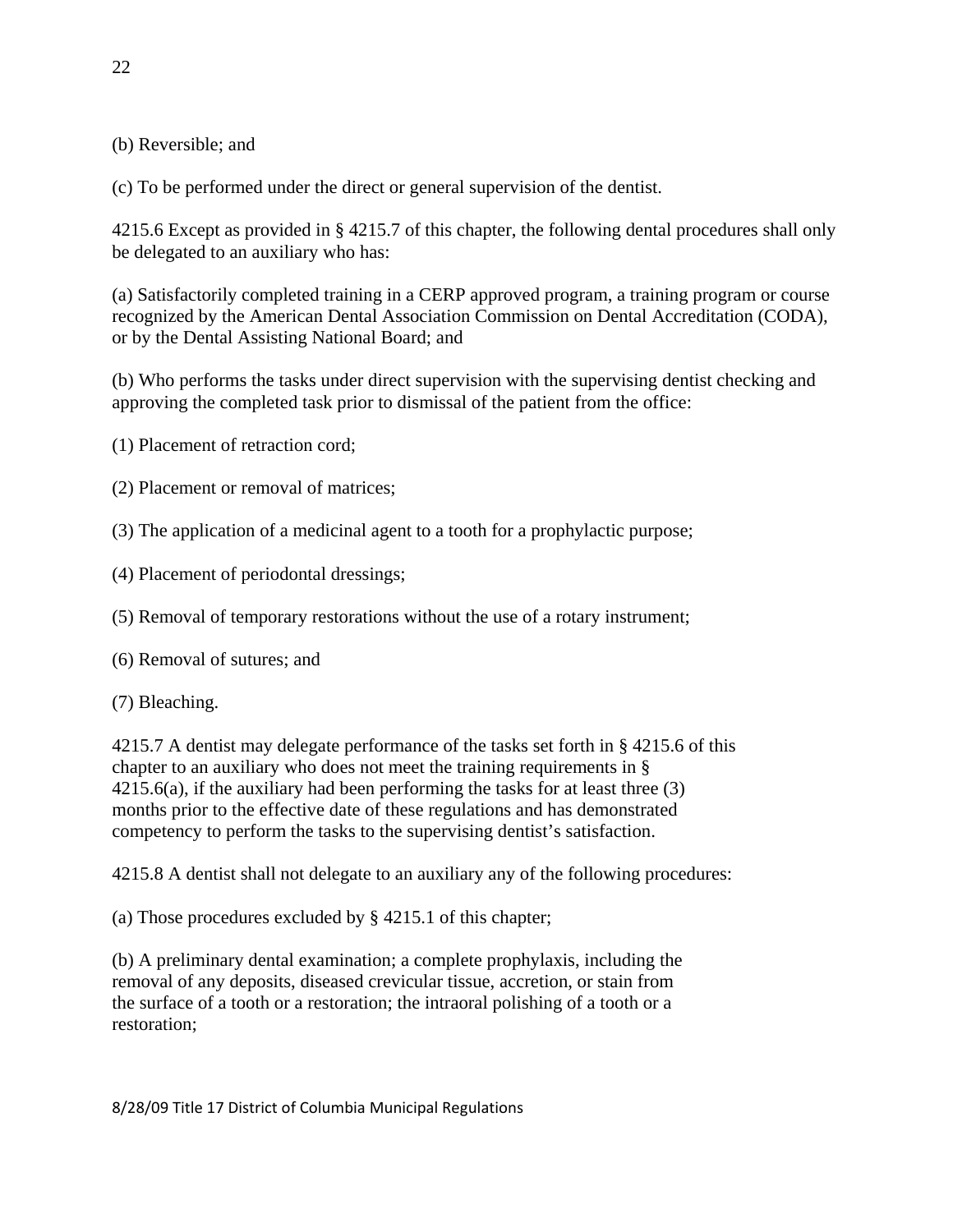(c) The charting of cavities during preliminary examination, prophylaxis, or polishing, however a dentist may permit an auxiliary to record the charting of cavities as dictated by the dentist or dental hygienist during the course of an examination or dental procedure;

(d) The instruction of individuals or groups of individuals in oral health care, unless it is in the dental office and done as instructed by the dentist;

(e) The application of pit and fissure sealants;

(f) The performing of a diagnostic screening to identify indications of oral abnormalities;

(g) Administration of local anesthesia with board identified criteria and certification;

(h) Administration of nitrous oxide with board identified criteria and certification; or

(i) Placement of temporary restorations.

4215.9 In all instances, the licensed dentist assumes ultimate responsibility for determining, on the basis of his or her diagnosis, the specific treatment the patient will receive and which aspects of treatment will be delegated to qualified personnel in accordance with this chapter and the Act.

## **4216 ADVERTISING**

4216.1 A dentist licensed under the Act shall include the dentist's name as the name appears on his or her District of Columbia dental license in any advertisement of dental services appearing in any newspaper, airwave transmission, telephone directory or other advertising medium in the District of Columbia.

4216.2 A dentist may not, on behalf of himself or herself, his or her partner, or his or her associate, or for any other dentist affiliated with him or her, use or participate in the use of any form of public communication, which contains a deceptive or misleading statement or claim.

4216.3 For purposes of this section, deceptive or misleading statements or claims are those that:

(a) Contain a material misrepresentation of fact;

(b) Fail to state any fact necessary to make the statement not misleading;

(c) Are intended or are likely to create unjustified expectations;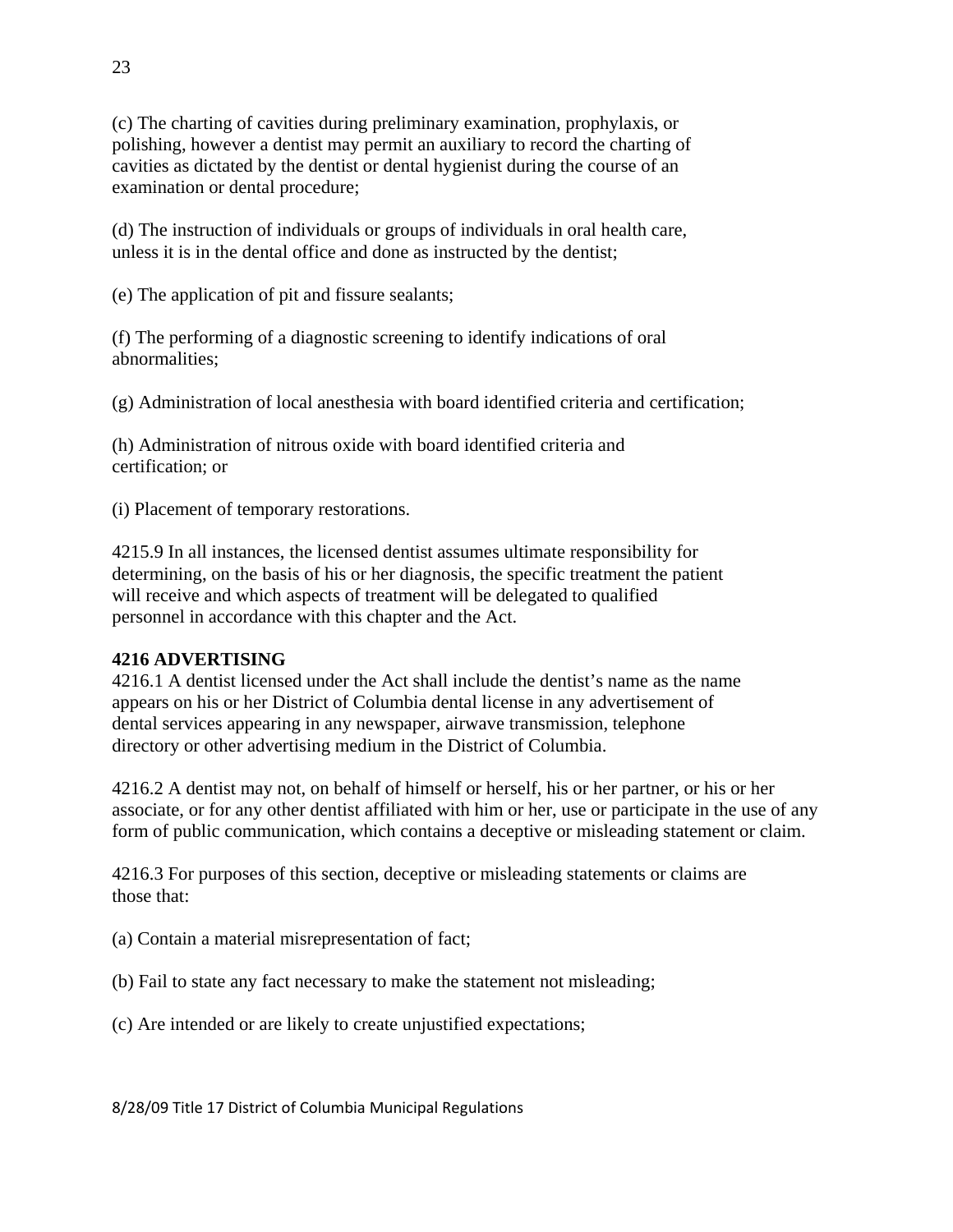(d) State or imply superior service;

(e) Contain a representation or implication that is likely to cause an ordinary prudent person to misunderstand or to be deceived, or that fails to contain reasonable warnings or disclaimers necessary to make a representation or implication not deceptive;

(f) Contain statistical data or other information based on past performance coupled with an explicit representation that the data or information indicates a likelihood of future success;

(g) Contain or imply any guarantee of satisfaction, except the guarantee to return a fee if the patient is not satisfied with the treatment rendered;

(h) Use electronic media, including television, radio, internet, and motion pictures, in a manner inconsistent with these regulations and the following criteria:

(1) Broadcast advertising shall be communicated to the public only over radio or television stations that are approved by the Federal Communications Commission or over cable television,

(2) Broadcast advertisements shall be prerecorded, and approved for broadcast by the advertising dentist, and

(3) A recording of the actual transmission shall be retained by the advertising dentist for a period of 3 years;

(i) Fail to include the name of a responsible licensed dentist who provides dental services at the location advertised;

(j) Falsely state or imply that a dentist is a certified or recognized specialist recognized by the American Dental Association Commission on Dental Accreditation;

(k) Claims to be a specialist or uses any of the terms to designate a dental specialty unless he or she is entitled to such specialty designation under the guidelines or requirements for specialties approved by the American Dental Association, or such guidelines or requirements as subsequently amended and approved by the board, or other such organization recognized by the board.

(l) State or imply that a dentist practices in an area of dental specialty unless the dentist:

(1) Is recognized by the Board as a specialist in the area advertised,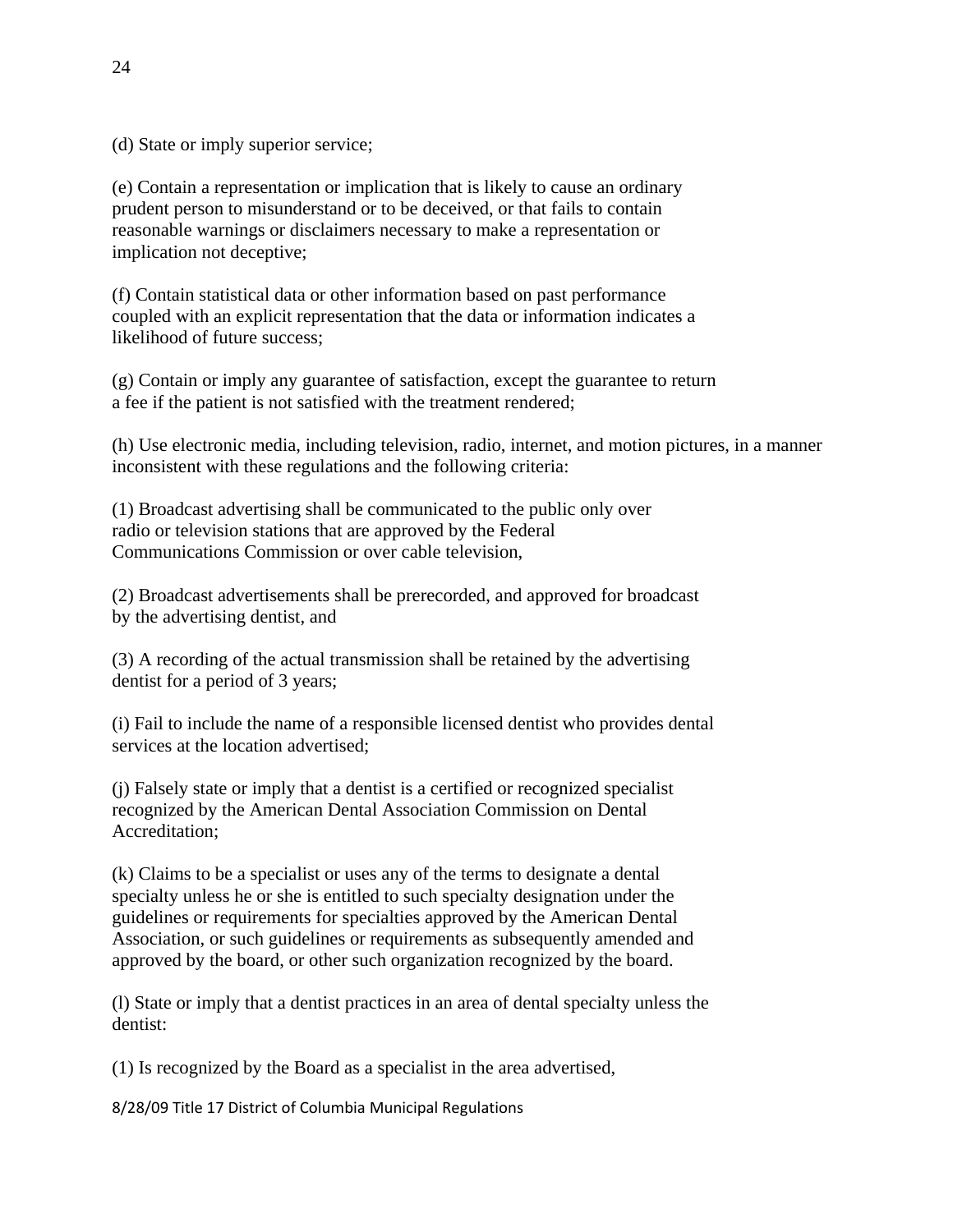(2) Includes in the advertisement a disclaimer that the dentist is not recognized by the Board as a specialist in the area of practice advertised, or

(3) Includes in the advertisement a statement that the dentist is a general dentist; and

(m) State that the dentist practices or advocates "mercury-free" dentistry or removes mercury amalgams for replacement of nonmercury containing materials, unless that advertisement includes a readable disclaimer which states: "The National Institutes of Health has determined that there are no verifiable systemic health benefits resulting from the removal of mercury amalgams."

4216.4 A general dentist who limits his or her practice shall state in conjunction with his or her name that he or she is a general dentist providing only certain services, e.g., orthodontic services.

4216.5 Except as provided in § 4216.6 of this chapter, a dentist shall not: (a) State or imply that another dentist practices at a dental office or location who in fact does not practice at that site; or

(b) State or imply an affiliation with a dentist with whom the dentist does not have a legal affiliation.

4216.6 For one year following the dissolution of a partnership, affiliation or professional arrangement, a dentist may continue to use advertising containing the name of the former partner or dentist with whom he or she was affiliated, if the other dentist has expressly consented to such use, or is deceased.

4216.7 A statement regarding fees shall be considered deceptive or misleading if the dentist:

(a) Renders the service at more than the fees advertised; or

(b) Fails to offer the service at the fee advertised for a reasonable period of time following the advertisement unless a specific time limit is included in the original advertisement.

4216.8 Any statement specifying a fee for a dental service which does not include the cost of all related procedures, services, and products which, to a substantial likelihood, will be necessary for the completion of the advertised services as it would be understood by an ordinarily prudent person shall be deemed to be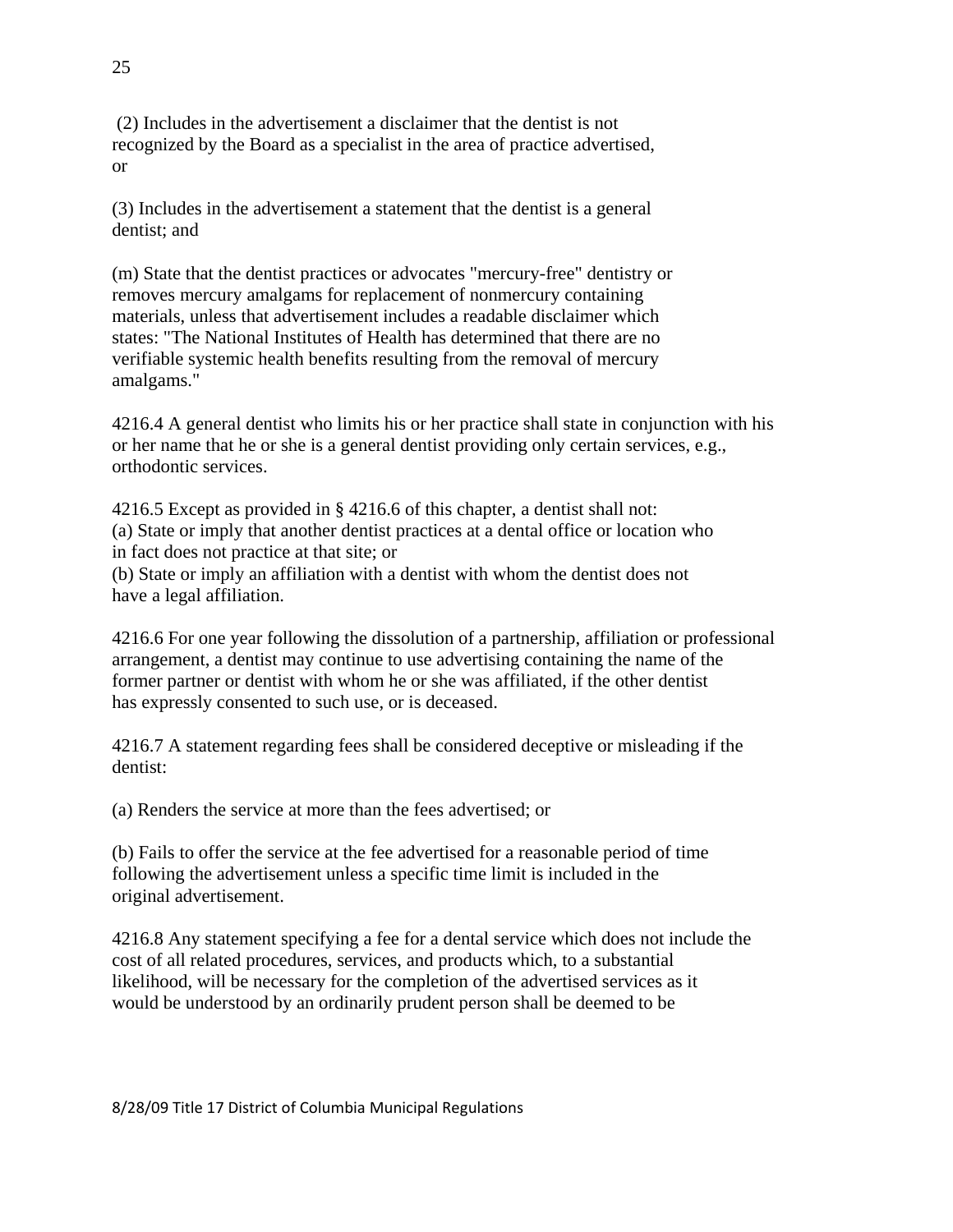deceptive or misleading. Where reasonable disclosure of all relevant variables and considerations is made, a statement of a range of fees for specifically described dental services shall not be deemed to be deceptive or misleading.

4216.9 Discount offers for a dental service are permissible for advertising only when the nondiscounted or full fee and the final discounted fee are also disclosed in the advertisement. The dentist shall maintain documented evidence to substantiate the discounted fee.

4216.10 A dentist shall be responsible for an advertisement of service regardless of whether the advertising has been generated by him or her personally, by his or her employees, or by a proprietorship, partnership, corporation, union, public school clinic, state institution, or charitable institution which uses his or her services.

4216.11 A dentist shall:

(a) Retain a copy of all advertising, in the form in which it was published, for a period of 3 years from the date of publication or transmission; and

(b) Make the copy available for inspection and copying when requested by the Board.

4216.12 Within thirty (30) days of receiving a request from the Board, a dentist shall submit documentation, video or audio recordings, or other evidence to substantiate the truthfulness of any assertion or representation of material fact set forth in an advertisement. If the dentist fails or refuses to comply with the request, the Board may draw an adverse inference from such failure or refusal in any subsequent hearing or disciplinary action on the substance of the complaint or investigation, should such a hearing or action occur.

## **4217 UNAUTHORIZED PRACTICE**

4217.1 A dentist shall not engage in any treatment, therapy, or testing in the District of Columbia that is not:

(a) Within the scope of the practice of dentistry pursuant to D.C. Official Code § 3-1201.02(5)(2001);

(b) Commonly used in dental practice in the United States; and

(c) Currently taught in United States dental schools or dental residency programs accredited by the American Dental Association Commission on Dental Accreditation.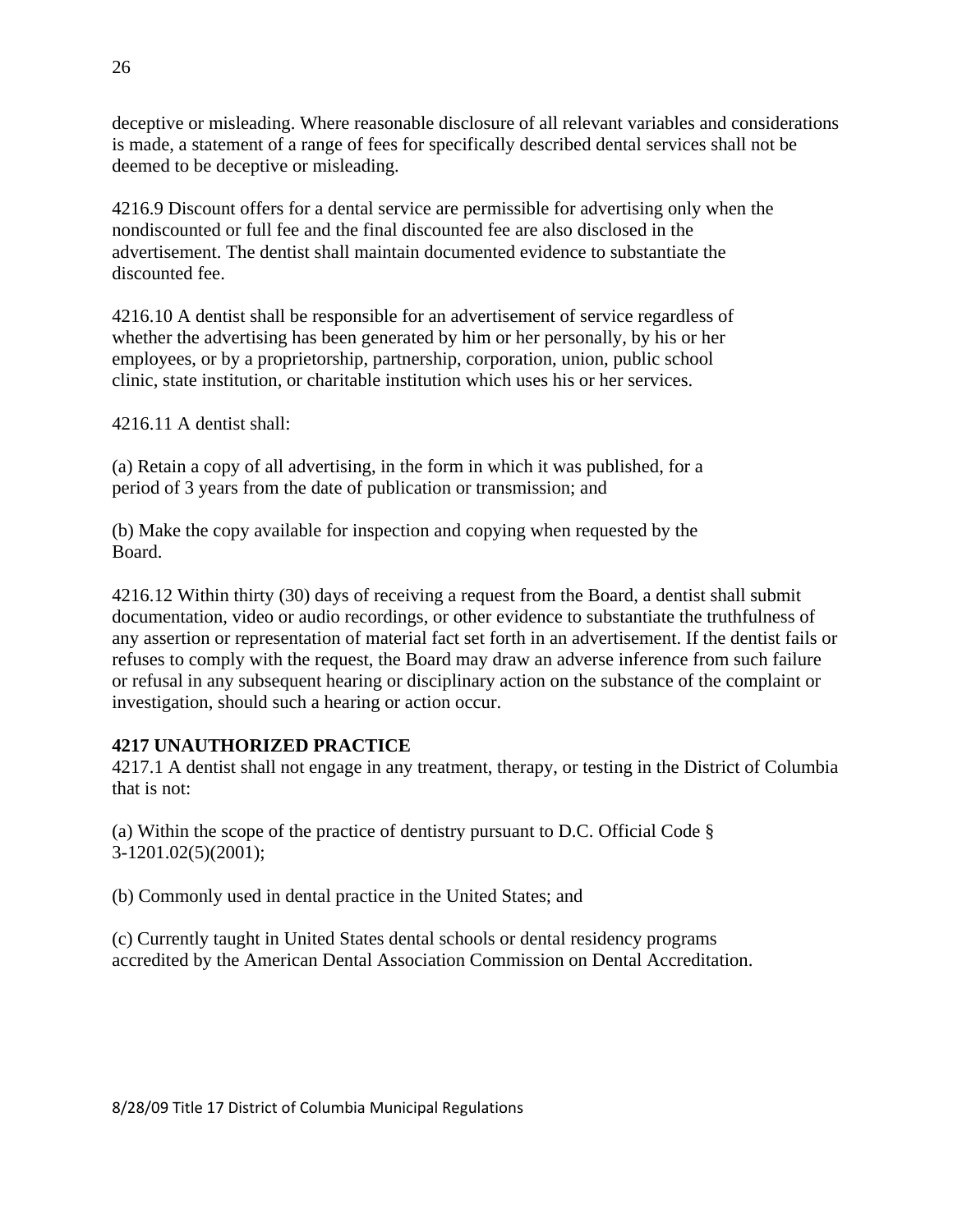4217.2 A dentist shall not perform any extraoral aesthetic or cosmetic procedures in the District of Columbia including but not limited to laser hair removal, skin resurfacing, skin refirming, skin tightening, skin rejuvenation, or injection of substances into the body for the purpose of wrinkleremoval, unless he or she:

(a) Holds an active District of Columbia dental license in good standing;

(b) Has successfully completed an oral and maxillofacial surgery residency program accredited by the American Dental Association Commission on Dental Accreditation;

(c) Only performs aesthetic or cosmetic procedures above the clavicle or within the head and neck region of the body; and

(d) Only performs those procedures which are appropriate to his or her training and experience.

4217.3 A dentist shall not employ, contract with, supervise, or otherwise aid or assist another individual in the performance of extraoral aesthetic or cosmetic procedures in the District of Columbia including but not limited to laser hair removal, skin resurfacing, dermabrasion, skin refirming, skin tightening, skin rejuvenation, or injection of substances into the body for the purpose of wrinkle-removal unless the individual actually performing the procedures meets the requirements set forth in § 4217.2 of this chapter or is otherwise licensed and authorized under the Act to perform such procedures.

4217.4 A dentist shall not employ, contract with, supervise, or otherwise aid or assist another individual in the performance of general spa services and procedures in the District of Columbia including but not limited to massage therapy, facials, tooth bleaching, cosmetic tattooing, manicures, or pedicures, unless the individually actually performing the procedures is duly licensed or otherwise authorized under applicable District of Columbia law to perform the procedures.

# **4299 DEFINITIONS**

4299.1 As used in this chapter, the following terms and phrases shall have the meanings ascribed:

**Act-** The District of Columbia Health Occupation Revision Act of 1985 ("Act"), effective March 25, 1986 (D.C. Law 6-99; D.C. Official Code § 3-1201.01 et seq.)

**Applicant –** a person applying for a license to practice dentistry under this chapter.